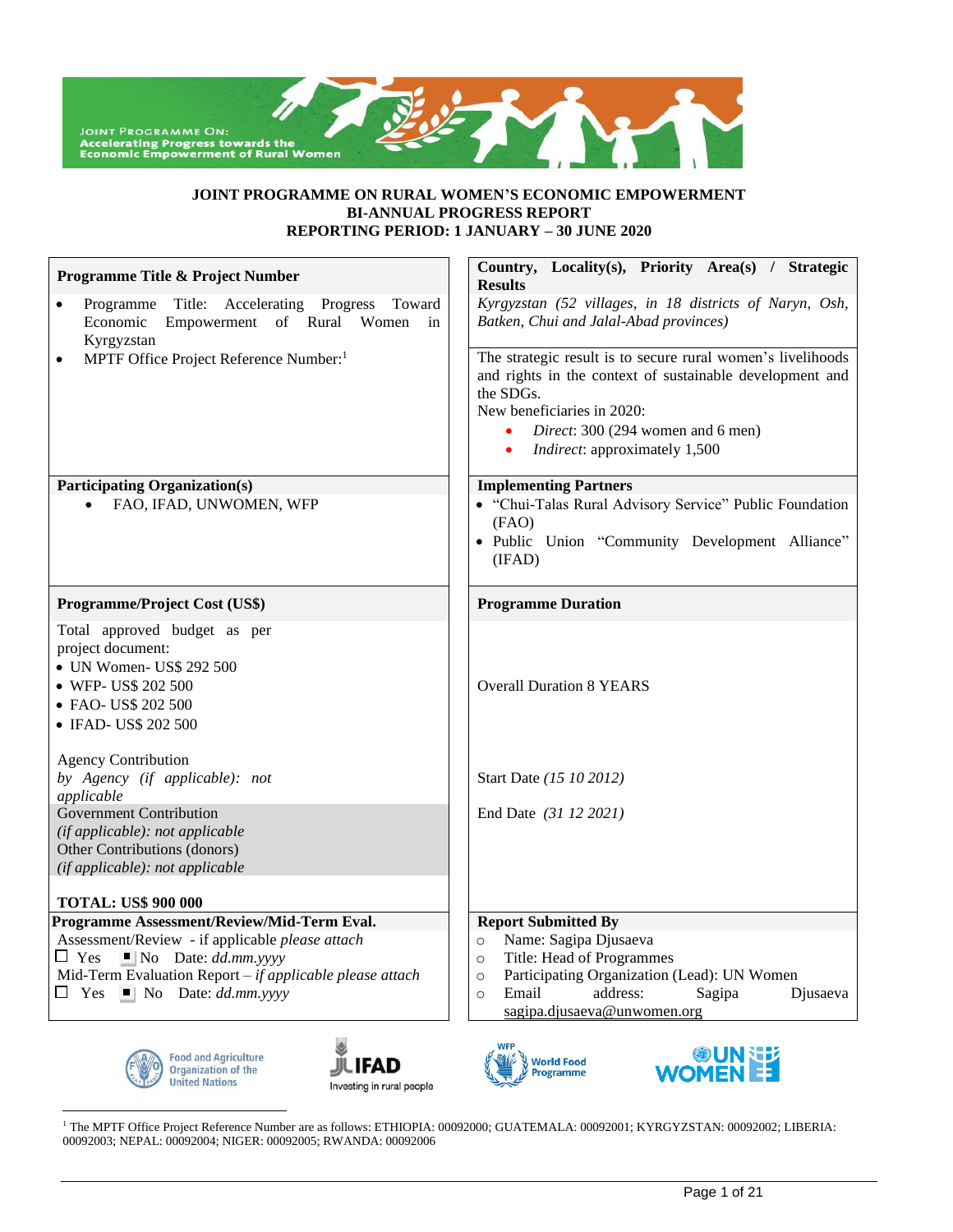#### **NARRATIVE REPORT**

# **EXECUTIVE SUMMARY**

In context of the COVID-19 the four participating UN agencies jointly reviewed planned programme activities during the National Steering Committee (NSC) with the participation of government stakeholders and relevant stakeholders. This revision was made based on the request by Technical Advisory Committee (TAC) for granting a no-cost extension till the end of June 31, 2021. As a result, NSC members approved the revised AWP for 2020.

At the request of the Ministry of Agriculture, additional tools were provided including eight mobile applications, 93 training modules in Russian, Kyrgyz and English and 33 video tutorials on agricultural technologies, developed by FAO and WFP within JP RWEE and other projects.

In the beginning of the COVID-19 pandemic, six villages out of total 52 target villages (located in three affected rayions out of 18 target raiyons) and five out of total 18 target rayions were directly affected by COVID-19 and were under the State of Emergency control. The villages, which were not directly affected by Covid, were under the emergency situation.

As part of reprogrammed activities, the JP RWEE supported women leaders with fabrics and other accessories for the production of sewing masks and therefore 16 villages of the target regions were provided with aid in the form of protective equipment (masks, sanitizers, gloves), soap and hygiene products, baby and adult diapers, thermometers and baby food.. In March and April, more than 2,200 families and 366 employees of the feldsher-midwife stations, local governments, checkpoints and hospitals in 16 villages received aid. The aid distribution was led by JP RWEE's women's activists from the provinces of Osh, Jalal-Abad and Naryn, where the first COVID-19 cases were identified.

The JP RWEE worked in the piloted geographical locations: in Naryn, Batken, Osh and Jalal-Abad provinces and mobilized 300 new beneficiaries (294 women 6 men) in Naryn's four districts, including 12 target villages. With the JP RWEE facilitating new beneficiaries, united into 54 self-help groups (SHGs). Through programme's facilitation, 38 SHGs joined 9 existing Associations of SHGs (ASHGs), established during the first cohort, and 3 new ASHGs were formed in three villages, which represent 16 SHGs. All 54 newly established SHGs joined to Naryn Women producers organization Public union "Bar El".

UN Women led consultations with participating UN agencies and regional partners (Women Producers' Organizations, activists) to identify target areas for JP RWEE's business mentorship program, women's leadership, capacity assessment of producers' organizations and other activities. As a result of consultations 5 provinces, 18 districts and 52 target villages from 1st, 2nd and 3rd cohorts were selected.

Under the general coordination of UN Women and support of local authorities, field promoters, over 300 beneficiaries (294 women and 6 men) received technical agricultural assistance from FAO (I.e. vegetable seeds, small plastic tunnel greenhouses). Seven types of vegetable seeds were provided: tomato, cucumber, pepper, cabbage, cauliflower, broccoli and carrot. In addition, these 300 beneficiaries received small plastic tunnel greenhouses for growing seedlings of the provided vegetables. This was accomplished with the strong support from local authorities. In addition, 30 kg of sweet corn seeds was allocated as humanitarian aid to JPRWEE's six COVID-19 affected villages, targeting SHGs of the  $1<sup>st</sup>$ ,  $2<sup>nd</sup>$  and  $3<sup>rd</sup>$  cohorts (Blagovechennka, Atabekov, Kozho-Aryk, Apshyr Ata, Kenzhe-Kul and Samarkandek).

Gender Action Learning System (GALS) rolling out has continued in the 10 pilot villages (encompassing beneficiaries from cohorts 2 and 3 of the JP RWEE) in Osh and Jalalabad oblasts. During the reporting period, efforts have been directed towards strengthening the capacities of rural communities deepening their skills and use of GALS methodology for better gender equality and livelihoods development. In total, 1,021 beneficiaries (843 women, 178 men) benefited from the intervention, and they were introduced to the fifth and final GALS basic tool (Gender Justice Diamond –GJD) 2 . Indirect beneficiaries were 2,050 people, namely household members of the GALS participants.

To further strengthen women's ability to develop new profitable businesses, IFAD continued to support the use of Business Action Learning for Innovation (BALI) with four Women organizations, and additional 30 SHGs in Osh, Jalalabad, Naryn and Chui (from cohort 1 of the JP RWEE), reaching a total of 160 beneficiaries (155 women, 5 men). This increased the total amount of people using BALI for innovative business development to 281 people, 266 women and 15 men (47 WO members and 234 members of the 42 SHGs). 250 of them (239 women, 11 men) have already kick started 54 innovative business projects in their

<sup>&</sup>lt;sup>2</sup> The Gender Justice Diamond, one of GALS tools, aims to deepen the vision on changes, which women and men want to make. The tool can be used in groups and/or in the household to reach greater consensus between women and men. Each session may focus on only one right, comparing responses of different groups of women and men. Or different groups can take different rights and then people can vote in a plenary.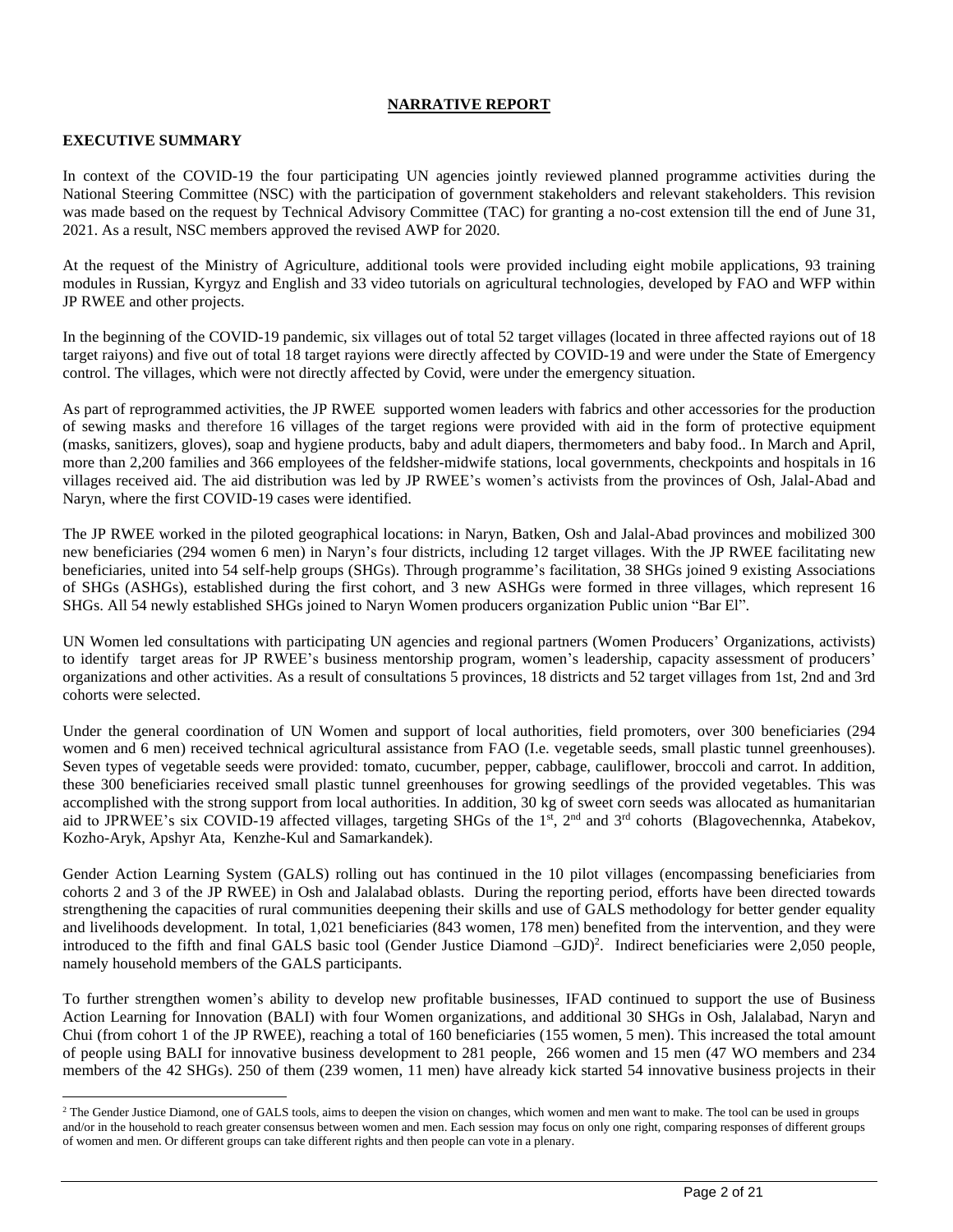communities. 2,064 indirect beneficiaries are the family members of the direct participants (1124 people) and customers of the WOs (940 people).

An end line study of BALI was conducted to assess the impact and results of piloting with the POs and SHGs. Success stories of GALS and BALI demonstrated the positive impact on women's organizations and SHGs and their skills strengthened were infinancial management and business skills, organizational development as well as gender-sensitive business planning. BALI tools helped participants to increase motivation to start/improve business. 215 trainees (213 women, 2 men) have started business innovation projects – 92% of the overall trainees are able to start and successfully implement innovative economic projects.

# **I. Results**

# **Outcome 1. Rural women have improved food and nutrition security**

During the Covid-19 pandemic, it was vital to support rural poor due to vulnerability to economic instability. One of the crisis response measures undertaken by the programme was to provide services to increase the knowledge of farmers and rural residents in the field of vegetable growing and improve their skills in effective farming.

To support rural households, FAO together with its implementing partner "Chui-Talas Rural Advisory Service" Public Foundation (Chui Talas RAS), provided advisory services and development of capacity of 300 vulnerable households in Naryn oblast in 12 pilot villages (Zhumgalsky, Narynsky, Ak-Talinsky and At-Bashinsky districts) of Kyrgyz Republic. The aim was to improve their knowledge and skills on the implementation of effective economic activities and participation in market relations. Knowledge of agricultural technologies helped SHG members to organize the processes of vegetable cultivation that contributed to an increase in the yield of vegetable crops.

Capacity building- FAO Implementing Partner "Chui-Talas Rural Advisory Service" Public Foundation (Chui Talas RAS), conducted on-line training for 300 beneficiaries, and carried out the following activities:

- Modules and a training programme have been developed on the following topics: vegetables growing technology, watersaving irrigation methods and integrated plant protection with the basics of organic farming, and fruit and vegetable processing at home.
- 300 beneficiaries received seeds (tomatoes, cucumbers, cabbage, cauliflower, carrots, broccoli, and pepper) and miniplastic tunnel greenhouse.
- Online trainings were conducted on greenhouses, planting seeds and using the WhatsApp mobile phone application.

# **Outcome 2. Rural women increased income to secure their livelihoods**

Activities related to this outcome, mainly led by WFP, were transferred to the second half of 2020. Meanwhile, during the reporting period, focus was on the preparatory work, including selection and contracting of cooperating partners, and procurement of food aimed for distribution in the second part of 2020.

The JP RWEE facilitated the formation of 54 SHGs that comprise 294 women and six men, in average ranging from minimum five and maximum eight members per SHG. They represent 12 communities in four districts of the Naryn province. Business mentorship to SHGs members, which was planned to start in June, was postponed due to the deterioration of the situation with COVID restrictions. As part of preparation to the start of the mentorship programme WFP and UN Women teams closely coordinated to jointly define scope and guiding principles. It was agreed to provide equipment to selected 15 SHGs, uniting up to 350 rural women and inform all 800 beneficiaries on the mentorship process. In addition, the mentorship programme will outreach the SHGs in the following geographic locations: Naryn province - Ak-Talaa, At-Bashy, Naryn, and Zhumgal; Jalalabad – Suzak, Bazar Korgon, Nooken; Osh – Kara-Suu, Uzgen, Aravan, Nookat, Kara-Kulzha. In these villages, the work on defining priority needs on business mentorship among SHGs was conducted through online communication/WhatsApp groups.

### **Outcome 3. Rural women have enhanced leadership and participation in their communities and in rural institutions, and in shaping laws, policies and programmes**

Taking into consideration the upcoming local elections, capacity-building activities (i.e. trainings, consultations, mentorship) for women leaders on political leadership were accelerated. The program supported 18 women candidates from JP RWEE's four municipalities of Naryn and Osh provinces to run for local elections planned for 2020 through capacity-building activities, including various trainings (on political theme, ICT skills) and a mentorship programme. In total, from JP RWEE target municipalities 36 women's leaders registered their candidatures to run for local elections from target municipalities. UN Women conducted a needs assessment of women candidates to be able to identify the mentorship and training themes. There was a clear evident need for improved digital skills to interact with their respective constituencies.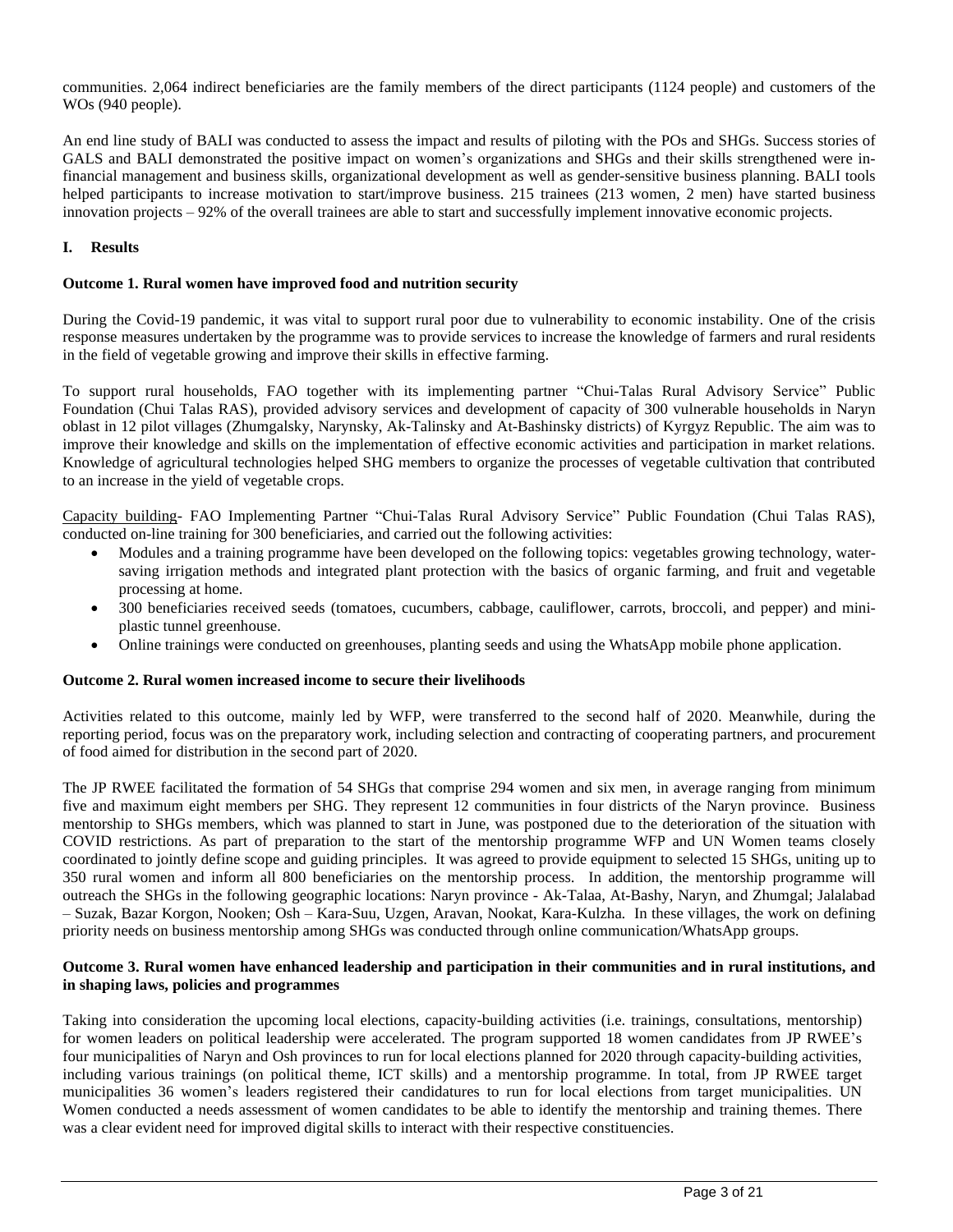The JP RWEE developed a database on women's activists from target communities, who will be potentially running for local council elections in 2020-2021, including information about achievements/initiatives on women leaders´ participation in local self-governance and decision making.

Furthermore, the program helped create and moderate the Telegram group of women's activists based on consultations provided by "Unique Technologies" company, UN Women's IT partner during the COVID-19 crisis.

Women leaders from Naryn, Jalal-Abad and Osh provinces launched 14 initiatives in response to the COVID-19 outbreak in their communities such as sewing masks and providing first care response. 16 villages of the pilot regions were provided aid in the form of protective equipment (masks, sanitizers, gloves), soap and hygiene products, baby and adult diapers, thermometers, and baby food. Altogether in March and April, more than 2,200 families and 366 employees of the feldsher-midwife stations, ayil okmotu (local government), checkpoints and hospitals have been the recipients of aid. The aid distribution was led by the programme's women activists from the provinces of Osh, Jalal-Abad and Naryn, where the first COVID-19 cases in the country were identified.

UN Women supported the Central Election Committee's (CEC) initiative to produce a video on women's quota with 30% participation in the legislature to raise women candidates' awareness on the importance of women engagement in political decision making. The video it is available in Kyrgyz and Russian languages, and targets women leaders, running in 2020 and 2021 local elections. However, due to the COVID-19 the date for local council elections has been postponed.

With Program's support new beneficiaries, including 294 women and 6 men, united into 54 self-help groups (SHGs). There are 11 SHGs mobilized in the Ak-Talaa district, 26 SHGs in the At-Bashy district, 13 SHGs in the Jumgal district and 4 SHGs in the Naryn district. 38 SHGs out of 54 are receiving support to join nine existing Associations of SHGs (ASHGs), established during the first cohort. During the COVID-19 pandemic outbreak, three new SHGs were formed in three villages, which represent 16 SHGs. More than 300 beneficiaries from the Program's SHGs of the 1-st, 2-d and 3-rd cohorts – who were trained on agricultural technologies and received corn seeds of 30 kg. The focus for such assistance are suggested to be made in Suzak, Nookat, Kara-Suu and Batken districts where the situation with COVID infection was the most difficult.

The JP RWEE managed to introduce an alternative mode of operations, through online communication using WhatsApp/telegram. Taking into account the low level of digitalized knowledge and skills, UN Women initiated and organized a one-month online training on ICT for program beneficiaries, women-candidates and activists. In total, 80 participants have joined the training. UN Women conducted weekly online consultations on effective social mobilization for village activists, that mobilized over 300 beneficiaries. UN Women also held regular online meetings with activists to discuss the situation with activities on the ground, to address and collaboratively resolve difficulties.

Several meetings with heads of women producers' organizations were held to encourage 18 SHGs members of  $2<sup>nd</sup>$  and  $3<sup>rd</sup>$  cohorts to join their organizations from Jalal-Abad and Osh provinces. POs in three provinces of Jalal-Abad, Osh and Naryn were established within the program's earlier phases in 2016 and 2017. Nine SHGs from seven village districts for the Jalal-Abad province, nine SHGs from three village districts for the Osh province expressed an interest to join POs. Newly mobilized 54 SHGs in Naryn province joined to PO "Bar El". Membership in POs help women to join their efforts to collectively address the issues of small land plots, low productivity of agricultural activities and collectively define strategies for increasing economic sustainability of their organizations.

The JP RWEE launched the assessment of organisational capacities of two cooperatives and two producer associations and developed recommendations alongside a phase-out action plan based on the assessment results in order to guide the participating UN agencies in making appropriate interventions for improvement of POs' performance. The assessment aims to fill the information gap about the level of PO's organizational capacities (human resources, capital/financial resources, infrastructure, quality of participation), organizational motivation (vision  $\&$  mission, culture), governance mechanisms (accountability, transparency) and interaction with the external environment (political, economic, social-cultural and technological), and business performance focusing on their growth trends and sustainability. Based on organizational analysis of four PO's the program will support creation of women producers' organization in Batken province.

To explore and plan possible ways of cooperation in the area of women's empowerment and eliminating violence, with the focus on social transformation, UN Women conducted a number of meetings/consultations with partners. Public Union "Community Development Alliance", IFAD's IP on promoting GALS/BALI presented their experience on WEE best practices, success stories and lessons learnt. The meeting was attended by CDA's regional coordinators and producers' organizations ("Kadam", "Iskra" and "Bar El"), representing Osh, Jalal-Abad and Naryn provinces.

Support in use of innovative GALS and BALI methodologies (gender Action Learning System – Business Action Learning for Innovation) was continued in two cooperatives, "Kadam" and "Iskra" cooperatives and two associations "Taaji" and "Bar El" aiming to improve organizational management by engaging its members to the joint work and make the members feel more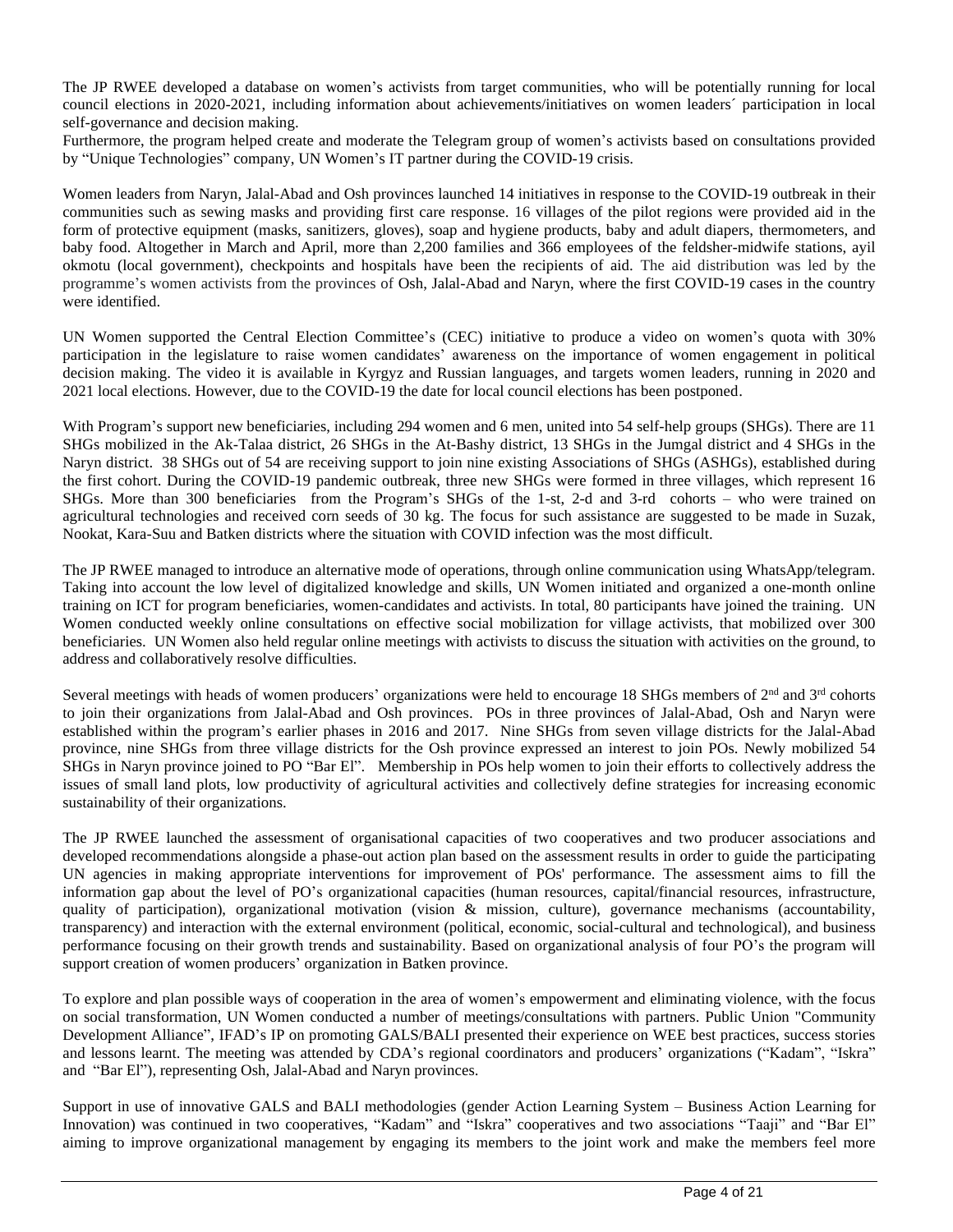responsible and take ownership for common goals. The focus of work document actual GALS BALI results on "Kadam" and "Iskra", "Taaji" and "Bar El" vis-à-vis the other POs – along all dimensions of assessment (capacities, motivation, ability to link up with the external environment and business performance). Cooperatives and associations praised BALI for its innovative and easy-to-use approach for gender-equitable business development. With the view of further scaling up businesses, they called for additional support on technical business development aspects, which will be catered for in the second part of the year, based on better partnerships with financial institutions and business associations.

The GALS process was continued in the same 10 pilot villages (second and third cohorts) in Osh and Jalalabad by promoting the last of the five basic GALS tools Gender Justice Diamond (GJD) grounded on the findings of reflection exercise conducted in the end of last year to discuss achievements and lessons learnt with the previous 4 tools and train champions to facilitate the 5<sup>th</sup> tool. Two champions from the first cohort acted as co-facilitators to train the champions. Besides learning a new tool, champions have refreshed their knowledge on GALS facilitation skills and the other four-GALS tools: Visioning, Vision Journey, Happy Family Tree, Income Increase Tree. The same participants of the GALS process engaged so far - 1021 people (843 women, 178 men) have experienced the  $5<sup>th</sup>$  tool as well. The roll out continued in the same cascade format on 3 levels.

Application of GJD has created an enabling environment for families to uncover hidden conflicts or analyze the root causes of the existing conflicts and focus on improving family relations:

- One of the beneficiaries *Kamyt Kyzy Gulnaz in Naiman village in Osh* said: "If this tool is spread all over the country, then we can observe rapid decrease of the divorces – at least by two. The tool helps couples to learn to build a positive attitude to each other in the family. I wish all just married couples knew this tool".
- Another participant *from Kashkalak village in Djalalabad Akisheva Umrinisa* has reconciled with her son after a long-term conflict.
- *Akmatova Aliman from Kashkalak village in Djalalabad* has reconciled with her daughter-in-law. She started helping her daughter-in-law to do household work.
- *Abdasova Kalcha in Tyuk-Zhar village in Djalalabad* has reconciled with her mother-in-law. They have started joint business (café) and running it together now.
- *Toktogulova Nasikat in Tyuk-Zhar village in Djalalabad* was about to divorce her husband because of the regular conflict with her mother-in-law. Now the Mother-in-law is more understanding and supportive (she helps with the household work and looks after kids).
- *The whole family of Bazylbekova Gulzhan in Olon-Bulak village of Djalalabad province was under collapse:* because of her husband her daughter-in-law has left home and Gulzhan herself was even about to divorce him. A GALS Champion has conducted GJD with the family members and they are resolving any conflict as one big family.
- *Anarbaeva Nilafar from Chong-*Bagysh village in Djalalabad was about to divorce her husband. After GJD the family has reunited again.

Family members started to recognize negative causes and developed plans to increase a happier and more positive atmosphere at the household level. For some participants, this tool helped to start decreasing unnecessary costs of the family and increase income as they realized that main conflicts have started because of the lack of money. This enabled participants to start a family business, thus improving cooperation and dialogue between the members.

Such changes were possible thanks to the conducive environment and skills developed with the help of this tool. Achieving positive results in a short time was due to participants willingness to change and improve their lives, openness to learn new skills and understand the value of the GALS tool, including skills to openly share and analyze relations between the family members, as an important factor for conflict prevention and resolution.

Four POs continued the BALI process to implement innovative business projects that can help them increase income. Series of consultations by the CDA team were conducted offline and online to help PO members use BALI tools and benefit from them.

There are some effects of BALI that are mainly relevant for the POs and their members like:

- Improved skills to analyze and evaluate business plans/projects. PO members confirm that after BALI they understand that business plans/proposals can be successful if they have careful pre-evaluation, calculation of income and expenditure, proper financial planning and consideration of the gender relation issues at the group/family.
- Increase of self-confidence of the PO members. PO members learned and become aware to realize all the resources, means and opportunities they have.

The work on BALI was grounded on the findings of a reflection/review workshop in the end of last year. Along with discussion on interim results, sessions were useful for further strengthening skills of BALI champions, enabling them to upscale BALI to other SHGs this year.

In January-February, an internal end-line study was conducted, which demonstrated that BALI has positively impacted capacities of women's organizations and SHGs to work on increase of income, business capacity, financial management skills,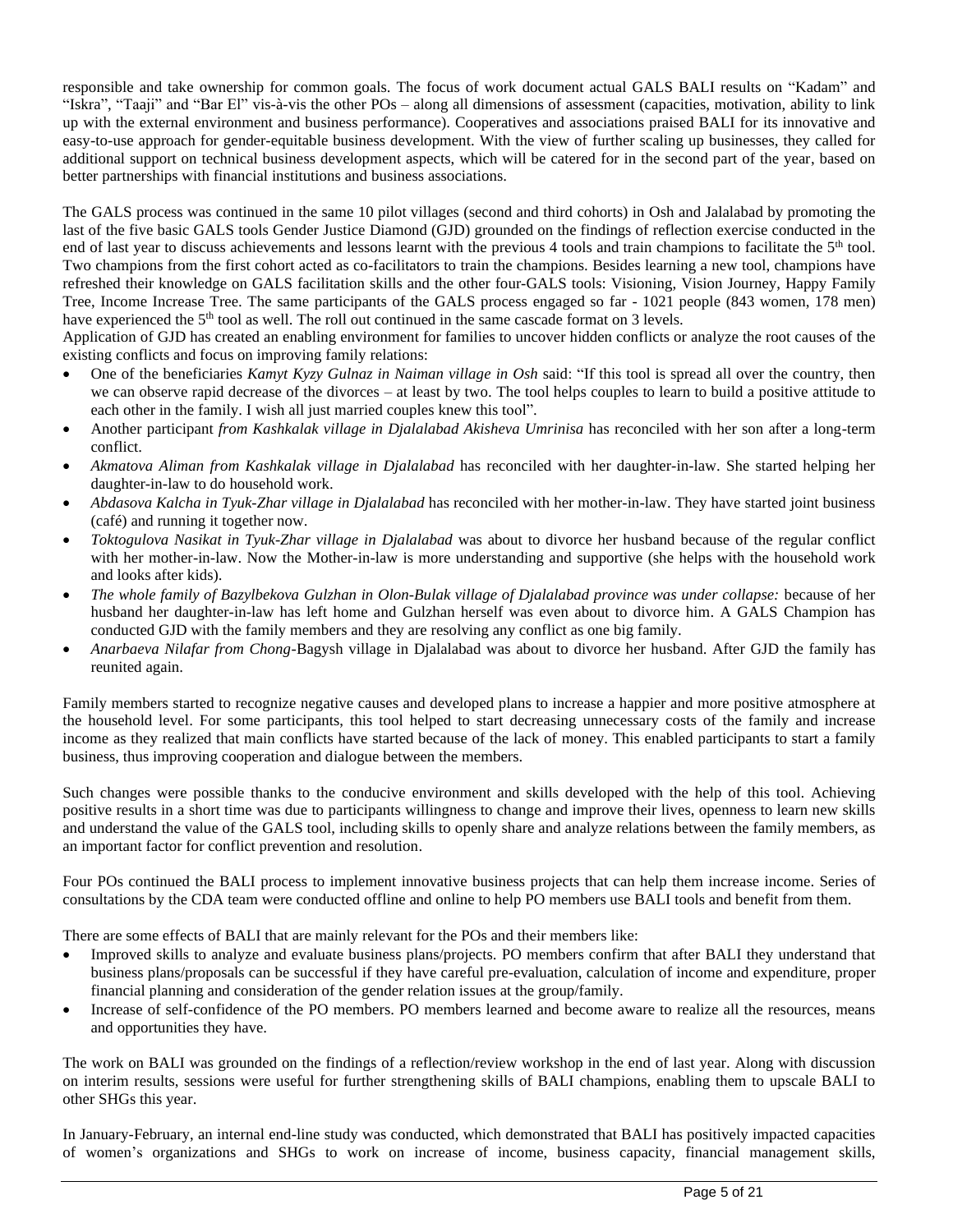organizational development and gender-sensitive business planning. BALI tools helped participants to increase motivation to start/improve business. 215 trainees (213 women, 2 men) have started business innovation projects – 92% of the overall trainees who reported on their enhanced interest, proactiveness and confidence they confirmed they can start and successfully implement innovative economic projects.

65% of the overall business innovation projects (54 projects in total) have started bringing profit. The level of profit increase is 100% at the minimum and 625% at the maximum. For example, the profit of ASHG Blagoveshenka village in Djalalabad before BALI was US\$ 2,308 per year, after BALI their profit is US\$ 2,722 per year, which has increased 18%. SHG Birimdik in Mamazhan village in Osh before BALI had profit in amount of US\$ 457 season, after BALI their income has become US\$ 994 season, SHG Kaldyk in Kaldyk village of Chui before BALI had profit in amount of US\$ 100 per month, after BALI their income has become US\$ 343 per month, with a 243%. The highest increase is noted at SHG Azem Onor in Kyzyl-Tuu village in Naryn, where profit before BALI US\$ 571 per year, after BALI US\$ 3,571 per year – increased for 526%. The women who started this type of business as the result of BALI were able to increase profit of their groups/families for up to 243% in average (US\$ 70 /mth/woman in Naryn and Chui).

BALI helped groups to identify new sorts of agriculture products they can plant and use to increase profit. For example, SHG Aishakan in Khadzhirabat and SHG Yntymak in Dukur have planted a new elite sort of rice brought from Uzbekistan. They have increased profit for 60-80% using innovation ideas such as: canning garlic springs in a marinade, conservation of yoghurt ("suzmo" – national dish) with herbs, producing bio humus, sewing cotton handkerchiefs that turned into new business start-ups.

BALI enabled women to explore and use innovative technologies, such as ASHG Beshik-Zhon in Beshik-Zhon village in Djalalabad, which had a greenhouse since 2015 (with the help of UN Women). ASHG members used to plant tomato, cucumber and sold them in winter and spring time when there is a deficit of fresh vegetables. Their usual income was US\$ 639 year a season for the whole group. When they started BALI, they used the territory of their greenhouse in a more rational and productive way: planting strawberries and added planting herbs, tulips. As the result, they have increased their profit up to US\$ 1301 per year (increase by 103%). Besides, they supply local community with fresh and organic strawberry, herbs, and flowers in a cold season.

SHG Kaldyk in Kaldyk village in Chui have improved their skills and enlarged market channels to sell handmade dumplings. They have increased the volume and assortment of the products. With the help of BALI they have started producing colored dumplings – very much liked by children and frozen Lagman noodles (national pasta) that are ready to be consumed. The idea of colored dumplings and frozen Lagman came as the result of creative thinking and brainstorming during BALI process. This group has also started making croquettes and selling together with the rest of the semi-prepared foods. Since they use BALI, the profit has increased by 243% (before BALI - US\$ a 100 month, after BALI – US\$ 343).

Currently BALI Champions provide support to POs in defining and prioritizing business ideas, which will be supported from another component of the program on providing access of SHG members to equipment for undertaking small-scale economic activities.

# **Outcome 4. A more gender responsive policy environment is secured for the economic empowerment of rural women**

Women have proven their leadership qualities during the COVID-19 crisis by helping vulnerable families on the ground. Their role was very important in solving the problems which communities faced during the quarantine period. The project continued its support to strengthening leadership skills of women activists to directly influence decision-making, including on responding to crisis in a timely and effective manner.

This year the government leads an important national process on the development of a new Gender Equality Strategy (GES) 2030. It is a key state policy document, which frames State commitments towards gender equality in all spheres of life, including on women's economic empowerment. The process which was planned to start in May was postponed due to a severe outbreak of increased COVID-19 cases. With the support from the programme, local women leader activists will participate in the GES development process and contribute by bringing evidence-based priorities and concerns regarding women's economic empowerment opportunities for the consideration and integration in the GES 2030.

Women activists will also be learning and applying an innovative tool on 'Positive Deviance' (PD), which is based on the concept that in every community there are certain individuals or groups whose uncommon behaviors and strategies enable them to find better solutions to problems than their peers, while having access to the same resources and facing similar or worse challenges. The Positive Deviance approach is an asset-based, problem-solving, and community-driven approach that enables the community to discover these successful behaviors and strategies and develop a plan of action to promote their adoption by all concerned. The work on positive deviance which was planned to start in June was postponed due to restrictions on in-person meetings, which is a prerequisite for implementation PD related activities.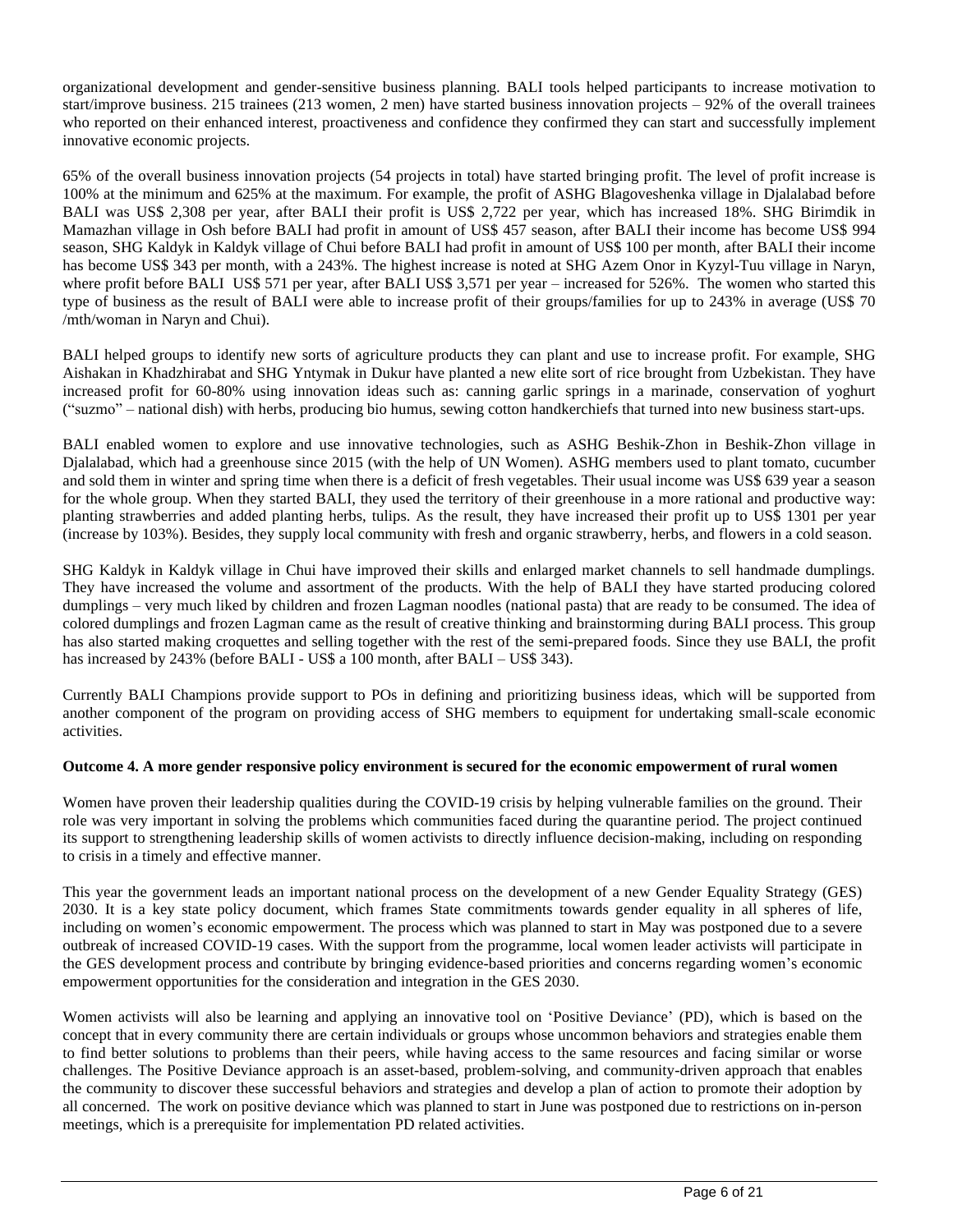# **II. Describe any delays in implementation, challenges, lessons learned & best practices**

The outbreak of the COVID-19 pandemic had devastating consequences for development processes in the country, and for implementation of planned project activities. Quarantine measures were set up all over the country until the end of May, including restrictions on meetings, gatherings and assigning Heads of Local self-governance bodies to be responsible for implementation of instructions coming from the central level State Emergency Committee on mitigation of the COVID-19 crisis.

In this difficult context, JP RWEE technical team conducted a series of brainstorming discussions to review planned activities. The team jointly defined new working modalities enabling continuity of project implementation within the limitations of epidemiological requirements, such as keeping social distancing, wearing masks, and using hygiene kits. Work on mobilization of new groups was carried out through an online mode through established regular weekly online meetings with village activists.

Along with new working modalities, the team reviewed the Annual Work Plan (AWP) and made revisions, which were mainly related to changing planned timelines, specifically in those activities, which require in-person meetings, such as GALS/BALI sessions, community advocacy actions of women leaders, specific training sessions etc. The revised AWP also included new activities: training on IT technologies for activists, producers' organizations, women-leaders and national project partners as a practical response to the limitations set by the COVID-19 crisis and enabling to conduct activities online, including dialogue of activists and leaders with local authorities. The revised AWP was presented to national partners at the meeting of the National steering committee meeting and it was approved without any reservations.

The communication with partners is being continued through on-line means – skype, zoom, WhatsApp calls, emails. At community level the communication was made through the WhatsApp groups of community activists. It allowed to have a realtime communication lines and organizing responses within the scope of the project and keep regular monitoring of the situation.

# **III. Qualitative assessment**

During the COVID crisis outbreak partner agencies succeeded in the smooth running of monthly inter-agency coordination sessions.

Coordination with national partners was done through the National Steering Committee. Local authorities in target localities played an important role in ensuring implementation of planned activities, and, during quarantine restrictions, village and district administrations helped to deliver FAO's agricultural inputs in target villages. Nonetheless, there were certain challenges related to the increased workload of national partners and changes in their priorities, reoriented for COVID-19 response.

According to the Ministry of Economy, families that were mostly affected by the COVID-19 outbreak include poor households dependent on retail business, as well as families with returned migrants with no employment opportunities. Regular consultations with villages activities confirmed the deterioration of the livelihood situation in target rural areas affected by poverty, with increased risks of loss/collapse of small-scale business enterprises, which were earlier supported by the programme. Restriction of movement and lockdown led to an increase of cases of domestic violence, inter-family and social tensions. In addition to COVID-19 crisis challenges, there was spring frost, which negatively affected most of plantlets crop/vegetables and fruit trees, affecting autumn harvest. Southern parts of the country experienced floods caused by rains, which damaged many houses and flooded the fields. Due to the repeated frosts in June, SHG lost 10 to 80% of the planted vegetables.

COVID-19 crisis also revealed the sustainability of program results and the potental resilience of village activists and partners to confront newly emerging challenges. The following examples clearly demonstrate that the project established sustainable mechanisms at local level that can be operational even in the times of crisis:

- The period of self-isolation is particularly difficult for economically inactive women or families with low incomes. The crisis led to an increase in the need for personal hygiene and disinfection products, as well as remedies that are difficult for families with limited incomes. With the initiative and request of women-activists, 16 villages of the pilot regions were provided aid in the form of protective equipment (masks, sanitizers, gloves), soap and hygiene products, baby and adult diapers, thermometers and baby food for a total of around US\$ 7,000. Altogether in March and April, more than 2,200 families and 366 employees of the feldsher-midwife stations, ayil okmotu (local government), checkpoints and hospitals received aid.
- Immediate COVID-19 response measures –in addition to the planned activities FAO distributed 30 kgs of sweet corn seeds to the SHGs of the of the 1<sup>st</sup>, 2<sup>nd</sup> and 3<sup>rd</sup> cohorts – who were already trained on agricultural technologies in previous phases of the project. The focus for such assistance were suggested to be made in Batken (Batken oblast), Suzak (Jalal-Abad oblast) and Nookat and Kara-Suu (Osh oblast) districts where the situation with COVID-19 were the most difficult. These districts were evaluated as the most in need and affected during the first wave of COVID-19 pandemic in the Kyrgyz Republic (April 2020). Three hundred beneficiaries received this assistance (100 gr/person).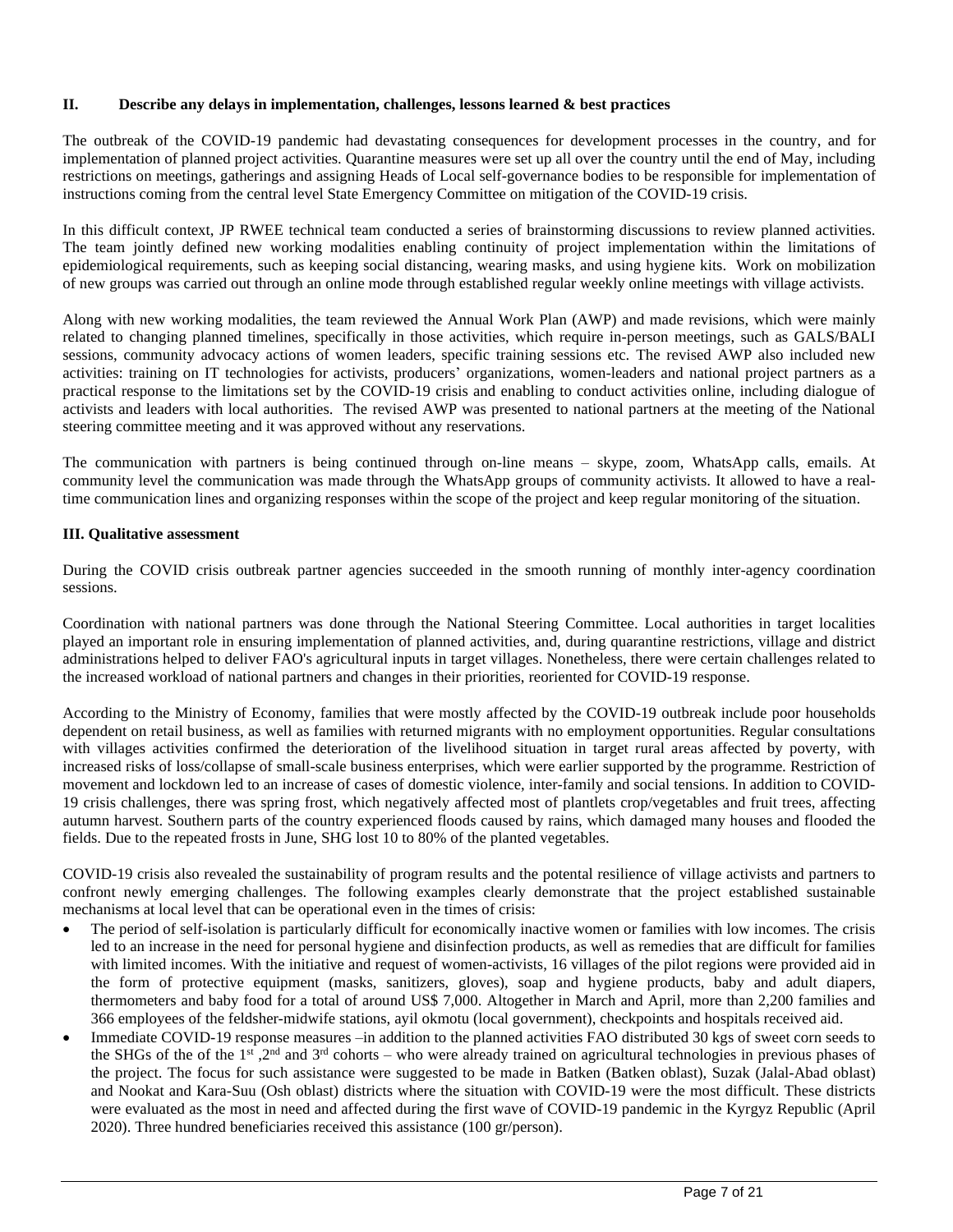- Almost 300 families in Naryn region will have diversified and healthy diets. In four districts of Naryn oblast, 300 socially vulnerable families grow different types of vegetables on their farm plots despite the difficult epidemiological situation. Thanks to modern applications such as WhatsApp, Zoom agro-Trainers were able to provide remote consultations to all beneficiaries, out of whom 294 are rural women. On their 0.07 ha of land, each family was able to plant cucumbers, broccoli, white cabbage, tomatoes, carrots, peppers and cauliflower. Families will be able to have diverse and healthy diets - one of the main objectives of JP RWEE.
- Benefits of the COVID-19 pandemic: need for training in new skills**:** It became more difficult for activists and members of SHGs to meet and organize joint meetings, however they started using digital skills education programmes, remote conference call programmes, etc. Rural activists have also started to introduce online surveys (such as Google form) to beneficiaries through this short course on digital skills. For example, members of two self-help groups in Jerge Tal and Cholok-Kaiyn villages collected data on the time rural women spend baking bread every day. The survey results showed that 36.1% spend more than one hour, while 36.1% and 25% spend two and three hours, respectively. Using these data, the SHG members want to provide bread baking services for villages to decrease women's household workload. A total of 80 participants (rural activists, SHG leaders, coordinators of partner organizations, women -candidates, national partners etc.) took part in the IT training.
- Rural activists were also introduced to online surveys (such as Google form) to beneficiaries through the short course on digital skills. For example, members of two Associations of self-help groups in Jerge Tal and Cholok-Kaiyn villages collected data on the time rural women spend baking bread every day. The survey results showed that 36.1% spend more than one hour, while 36.1% and 25% spend two and three hours, respectively. Using these data, the SHG members want to provide bread baking services for villages to decrease women's household workload.

#### **Women-activists were first to sew face masks for those in the frontline of COVID-19 response**

#### **Story A.**

A small village in the South of Kyrgyzstan Blagoveshenka was one of the first to have confirmed coronavirus cases in the country. No one was ready. Local pharmacies of Suzak region didn't have masks not only for the villagers, but also for medical workers or police officers. The village was blocked, everyone was quarantined.

Mahabat Botasheva, a local leader of the Association of self-help groups, mobilized active women and they decided to sew mask themselves and help their community. They had sewing machines, but lacked appropriate fabric and accessories, required for sewing masks. With the support of the JP RWEE, as an initiative oriented to women leaders, they received all the needed fabric for the masks.

Within two weeks, 6,500 fabric masks were distributed to vulnerable population, doctors and nurses at feldsher-midwife stations, local government employees at the frontline, as well as policemen at checkpoints.

*"It was very important to distribute masks at the critical time when the quarantine just started: we weren't ready for the pandemic, we just had one pharmacy that obviously didn't have stock of face masks, but the people desperately needed them. No one could leave the village to restore the stocks. Thanks to UN Women we filled the mask shortage exactly for the time need", says Mahabat.*

Now, Mahabat and other activists women created an informational network inside the village where they not only share reliable information with their villagers, but also support each other during self-isolation, help inform the population about the distribution of humanitarian aid and other issues.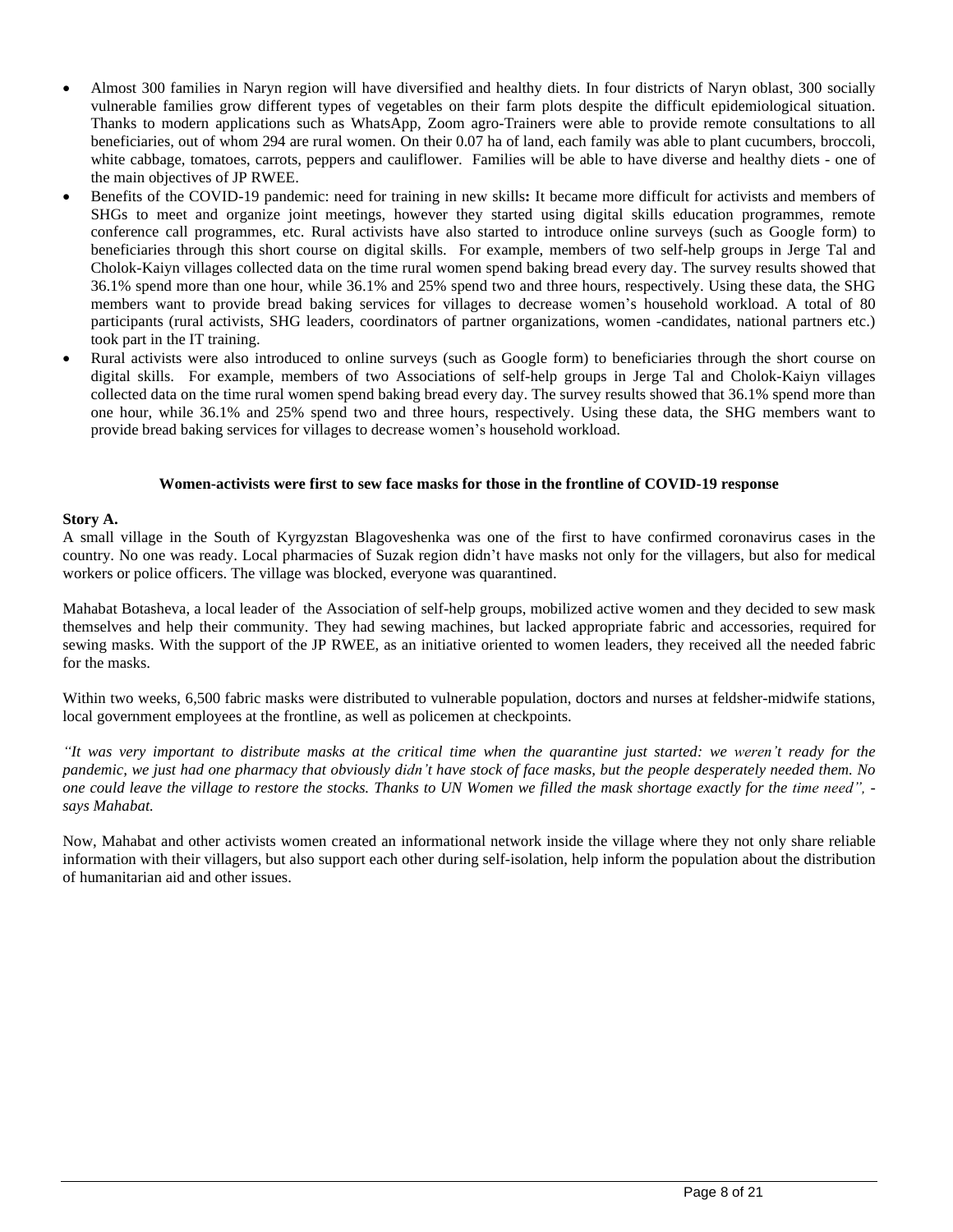

Shortage of face masks was one of the problems to hit Kulatovskii ayil okmotu which is formed from 10 villages in Nookat rayon of Osh region – south of Kyrgyzstan. Quarantine started for the county with high rate of coronavirus confirmed cases. Masks, sanitizers and individual protection gear were unavailable in the pharmacies. All the help coming from the capital was centralized in the Nookat region center and central hospitals, which left Kulatovski ao residents alone with their problems.

Women-activists decided to take the matters into their own hands. They implemented an initiative to help the most vulnerable members of the population, by covering the shortage of masks, sanitizers and other individual protection.

With the support of the JP RWEE as part of a support initiative for women leaders, they received hand sanitizers, gloves, fabrics and other accessories for sewing masks. Ten rural women started sewing face masks in their homes, and women-activists distributed more than 5,000 face masks.

Within ten, additional masks days masks were given to medical workers, nurses, single mothers, elderly, pregnant women and women on maternity leaves.

*«It was very important for us, as women, to come up with such initiatives. We showed that our initiatives and contributed to the fight against COVID-19", - said Sanabar Karateva, leader of Association of self-help groups in Apshyr-Ata village*



Sanabar mask – Women sewing masks

#### **Story B**

Women leaders from the At-Bashy district, Naryn province also quickly reacted to the outbreak of COVID-19 in the region. At-Bashy district is one of the four places where the Emergency Situation was extended by the government due to the more dangerous epidemiological situation. Temirbek k. Nuria, as deputy of local council and women's leader-initiated fundraising from local budget of LSG Ak-Zhar and organized with other members of SHG (local village administration) sewing of 2,000 protection masks. Nuria became a deputy of local council as a result of the participation in Program's the Leadership School, which was held in the previous phase of JP RWEE. Nuria is going to run for the next elections after ending the current mandate..

In addition, six village municipalities in the At-Bashy district received personal hygiene and antiseptic items from women's leadership component of JP RWEE. The women activists from six municipalities conducted the assessment of the needs and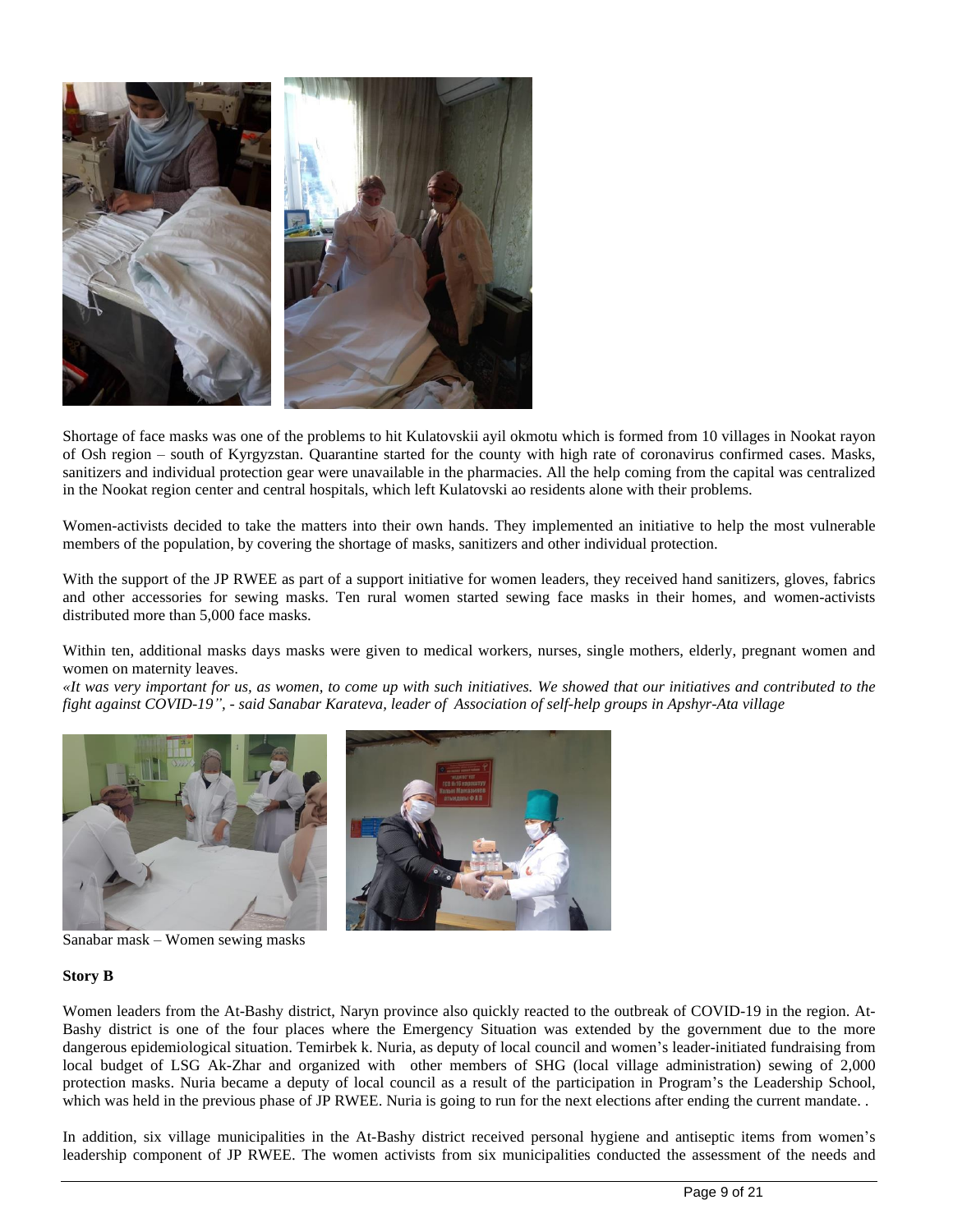participated in the distribution of the aid. The administration of six municipalities and women's leaders of the programme distributed the assistance among the most vulnerable families. In total, almost 400 families received assistance. Apart from supporting families, antiseptic items (i.e. medical gloves, hand sanitizers, thermometers and chlorine disinfectants) were given to the local FAPs (medical community-based centers), one kindergarden, check points and COVID-19 medical/protection centers.

**Story C**

#### **"Win-win business"**

#### *Kalmatova Zhumakan, 47 years old, lives with 3 teenager daughters Kyzyl-Ai village, Bazar-Korgon district in Djalalabad, Kyrgyz Republic Member of the SHG "Adilet"*

Zhumakan was left in a severe trial of the destiny - to bring up her son and three young daughters alone, when her husband Turushov Pusurmankul in June 2014 has died from heart attack unexpectedly. She became the only bread winner with the only income resource  $-0.3$  ha of land. She planted corn and cotton there with some help of her children – mainly her son would assist her as he was the eldest. From selling corn and cotton in a 0,3 ha land she earned US\$ 500 a season. It was difficult to manage living and bringing up children with this sum the whole year. As there was unemployment everywhere, she could not get a job. It was a very hard time for her.

In 2015, she was invited to participate in the UN Women, FAO, IFAD, WFP Joint Program "Rural Women's Economic Empowerment in Kyrgyz Republic" along with other vulnerable women in her village. She found soulmates and together they established women's Self-Help Group "Adilet". Joint Program provided series of trainings on group formation, running internal crediting and developing internal group savings, agricultural skills, different types of incomegeneration activities like canning vegetables and so on. She got quality seeds from the Joint Program that enabled her to increase the crop. Besides, she



started processing vegetables by canning them and selling in winter times. Her income has raised by 40% which made US\$ 700 a season. Her son was the main assistant to do land farming. She and her family were getting adapted to the life conditions and started gaining more confidence.

Suddenly, in March 2016, the trial of the destiny became even more severe – her son died in an accident. Zhumakan's life became even darker and harder. But she had to keep up herself as she had 3 daughters to bring up and had no option to lose herself. She needed to earn more as she could rely only on herself. Her daughters were too young to work and earn. Zhumakan could not choose a job, she was trying any chance she met to earn a living.

In 2016, she has started attending GALS workshops that has enlarged paths for her development – she got new inspiration and ideas to keep on and improve her condition. Thus, she started her own business by baking tandyr<sup>3</sup> bread and selling them in the market of the nearest town. She has used GALS tools to develop a plan for this new business. She started this business by getting US\$ 43 from her SHG as the loan from a group savings.

Zhumakan still remembers her first day in the market- full of concerns and in-confidence as she had never sold in the market before. She did not sleep the whole night before that day by baking bread and being worried. But that day she had sold her bread quickly. She was so happy and motivated to be back to the market again.

Since this day, she used to come to the market and sell bread. Her bread was in a big demand by the local inhabitants. It was always fresh and delicious. Her confidence grew day by day. In the beginning, her 3 daughters would help her to bake bread. As her business started to improve and grow, she invited other members of SHG to engage in the business. Thus, it became a group business and brought regular income for the members. Income per women from baking bread was US\$600 a year. Thus, Zhumakan started earning additional US\$ 600 per year in addition to US\$700 from her land farming. In total, her yearly income became US\$ 1,300.

In 2019, she learnt BALI tools and used it to improve her business by supplying local inhabitants with innovative products. The innovation is that she started supplying local market with new sorts of bread: naturally fermented bread, organic brandy bread and

<sup>&</sup>lt;sup>3</sup> It is a national style outdoor oven made from clay. Wood is burnt inside to heat it and afterwards bread is put inside and baked. It has special delicious taste and flavour.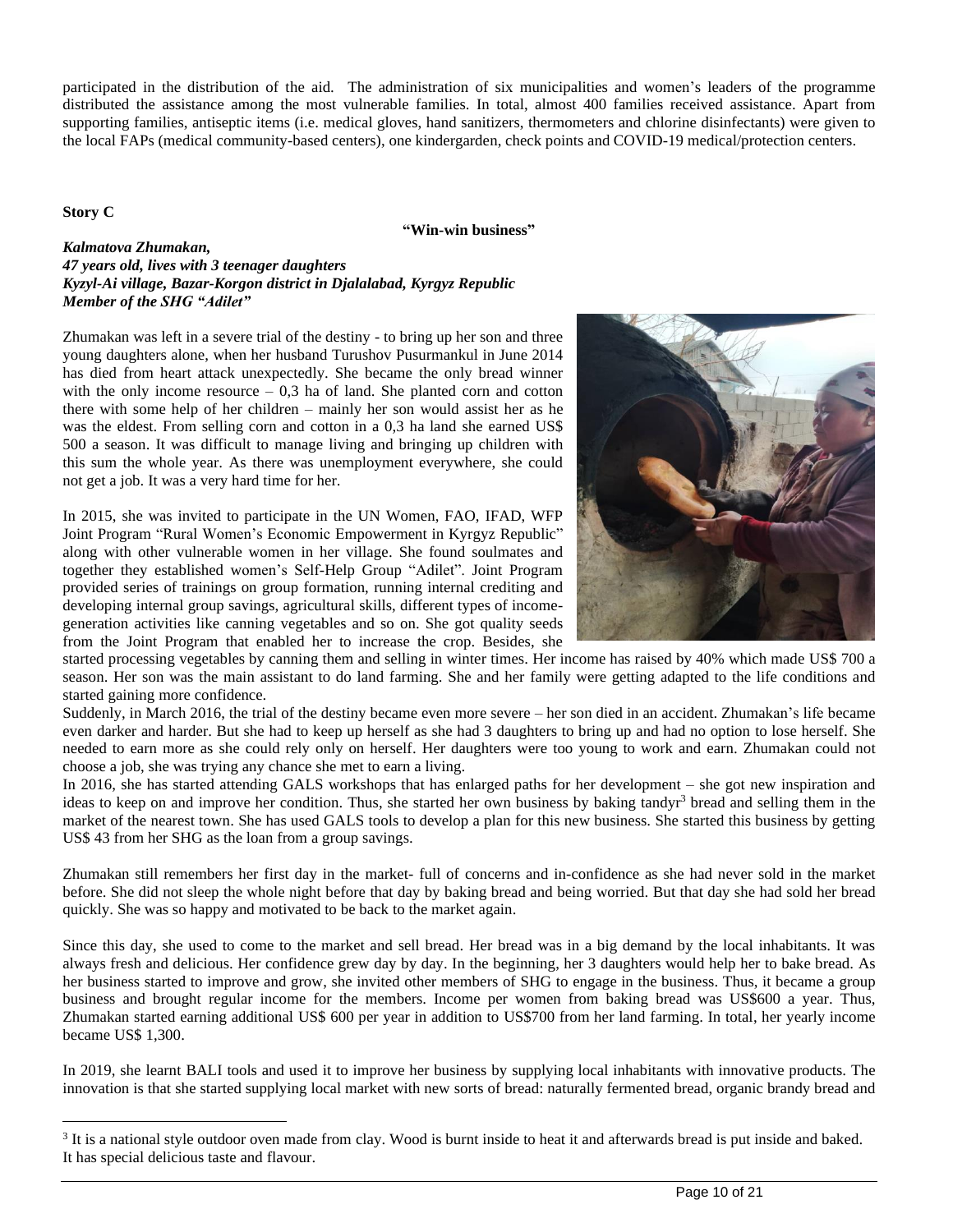rye bread. Naturally, fermented bread is free of yeast which is not good for the health. Rye bread and brandy bread are healthier than the average yeasted bread. Both types are good for people with insular diabetics, heart diseases and also rich in vitamins and minerals, cellulose. Zhumakan learnt about good nutrition practices from social media, TV and radio; there are many articles and posts about diseases and recommended nutrition required in a certain health conditions. This can be explained by the fact that, unfortunately, in the country the number of people with the above-mentioned diseases is growing each day. Those are not allowed to eat normal bread, including yeast bread. In such cases, naturally fermented bread, rye bread or brandy bread are the best choice for them. At the same time, other people try to eat healthier food to prevent diseases. There is not much supply of healthier bread, especially in the rural areas. This is why there is a growing demand on Zhumakan's bread. Her business has rapidly grown and profit has increased almost by 2 times – from US\$ 600 a year US\$ 1,100 a year. Thus, her family income is US\$ 1,800 a year from land farming and bread business which has increased by 3,6 times more since 2014. This is a real win-win business, where producers and customers benefit equally: producers increase income while customers consume more healthy products.

Zhumakan says: "I don't think I would get this development if we did not get the trainings provided by the Joint Programme, especially GALS and BALI workshops. GALS and BALI has added value of the Joint Programme by helping her to attain inspiration, moral support by peers in the group, self-confidence, independence and ability to improve social-economic situation of the family, These all were possible to such contribution of GALS as visioning, creative and critical thinking skills, strategic planning skills, taking action without delaying, business planning, financial literacy and skills of cooperating with others.

The whole village is aware of the success of this SHG and they admire this group, especially they are proud of Zhumakan. Her Iin-laws are proud and confident in Zhumakan as well.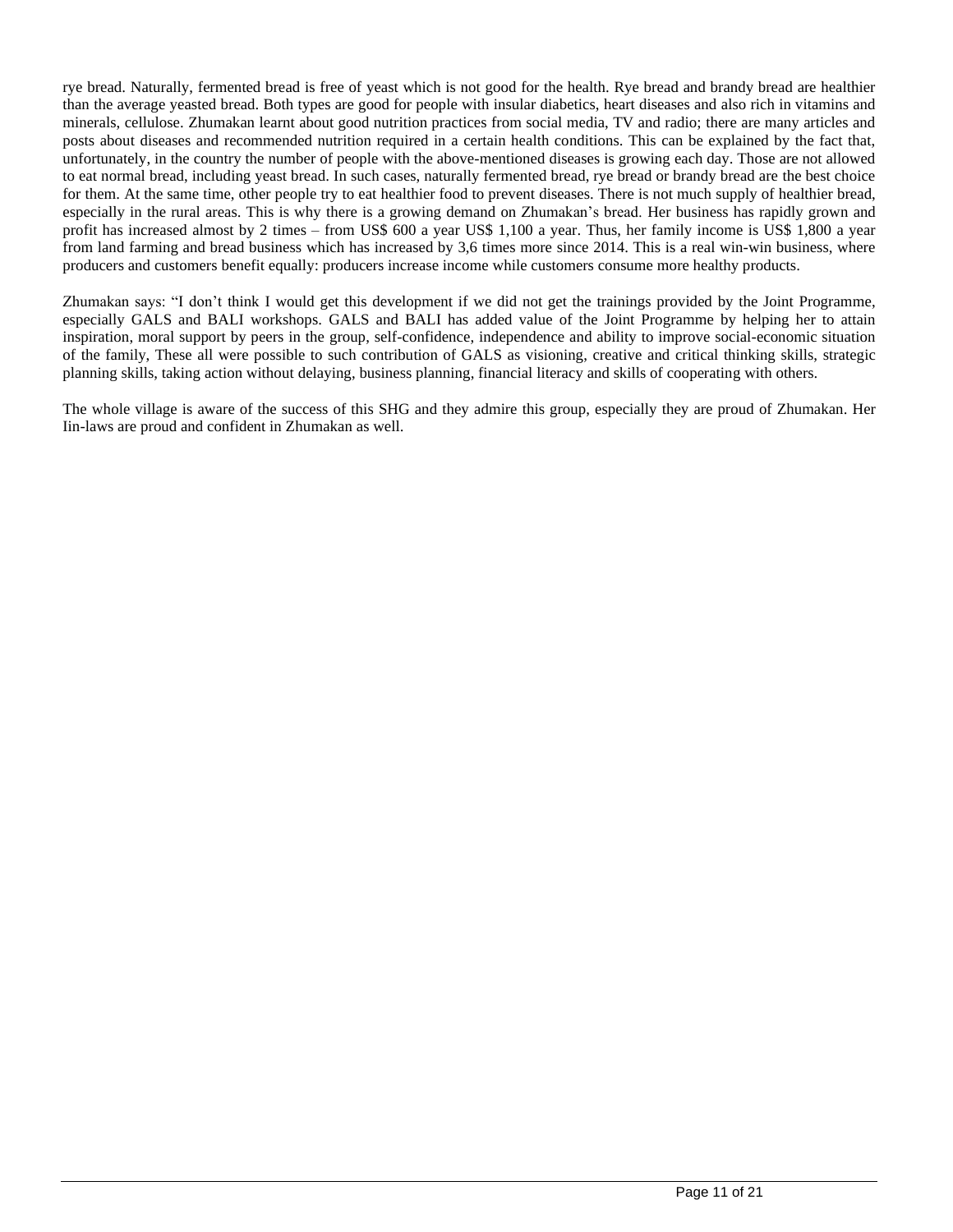# **ii) Indicator Based Performance Assessment:**

|                                                                                                                                                | <b>Achieved Indicator Targets</b>      | <b>Reasons for Variance with Planned Target (if</b>                                          | <b>Source of Verification</b>     |
|------------------------------------------------------------------------------------------------------------------------------------------------|----------------------------------------|----------------------------------------------------------------------------------------------|-----------------------------------|
|                                                                                                                                                |                                        | any)                                                                                         |                                   |
| <b>Outcome 1</b> Improved food and nutrition security                                                                                          |                                        |                                                                                              |                                   |
| <b>Indicator 1.1:</b>                                                                                                                          | To be reported in the final report     |                                                                                              |                                   |
| Quant: Increase of agricultural production of                                                                                                  |                                        |                                                                                              |                                   |
| women farmers Average dietary diversity score                                                                                                  |                                        |                                                                                              |                                   |
| Qual: Evidence of improvement of rural women                                                                                                   |                                        |                                                                                              |                                   |
| dietary diversity and consumption patterns                                                                                                     |                                        |                                                                                              |                                   |
| <b>Baseline: 6.22</b>                                                                                                                          |                                        |                                                                                              |                                   |
| Planned Target: $> 6.1$                                                                                                                        |                                        |                                                                                              |                                   |
|                                                                                                                                                |                                        |                                                                                              |                                   |
| Output 1.1 Rural women have increased access to and control over resources, assets and services critical for their food and nutrition security |                                        |                                                                                              |                                   |
| Indicator 1.1.1. Number of rural women increased                                                                                               |                                        | Due to the COVID-19 situation in Kyrgyzstan,                                                 | Agenda of the ARWEE Technical     |
| access to diversified Crop production through                                                                                                  | Planned for the next reporting period  | the AWP was revised and no-cost extension was                                                | coordination meeting. April 2020) |
| planting of 10 community gardens                                                                                                               |                                        | approved by TAC. As per the revised AWP, this                                                |                                   |
|                                                                                                                                                |                                        | activity will be implemented in Autumn 2020                                                  |                                   |
| Baseline: 0                                                                                                                                    |                                        | and Spring 2021                                                                              |                                   |
| Planned Target: 450 women/50 men                                                                                                               |                                        |                                                                                              |                                   |
|                                                                                                                                                |                                        |                                                                                              |                                   |
| Indicator 1.1.2. Number of rural women utilizing                                                                                               | Planned for the next reporting period  | Due to the COVID-19 situation in Kyrgyzstan,                                                 | Agenda of the ARWEE Technical     |
| drip irrigation systems in 10 fruit gardens<br>Baseline: 0                                                                                     |                                        | the AWP was revised and no-cost extension was                                                | coordination meeting. April 2020) |
| Planned Target: 270 women/30men                                                                                                                |                                        | approved by TAC. As per the revised AWP, this<br>activity will be implemented in Autumn 2020 |                                   |
|                                                                                                                                                |                                        | and Spring 2021                                                                              |                                   |
| Indicator 1.1.3. Number of rural women utilizing                                                                                               | Planned for the next reporting period  | Due to the COVID-19 situation in Kyrgyzstan,                                                 | Agenda of the ARWEE Technical     |
| improved production techniques when planting                                                                                                   |                                        | the AWP was revised and no-cost extension was                                                | coordination meeting. April 2020) |
| apple, apricot, cherry and plum seedlings and etc.                                                                                             |                                        | approved by TAC. As per the revised AWP, this                                                |                                   |
| Baseline: 0                                                                                                                                    |                                        | activity will be implemented in Autumn 2020                                                  |                                   |
| Planned target: 450 women/50 men                                                                                                               |                                        | and Spring 2021                                                                              |                                   |
|                                                                                                                                                |                                        |                                                                                              |                                   |
| Indicator 1.1.4. Number of rural women utilizing                                                                                               | During 2020 300 beneficiaries received | No variance                                                                                  | Transmission<br>acceptance        |
| improved production techniques, when planting                                                                                                  | set of vegetable seeds (cucumber,      |                                                                                              | certificates and POs              |
| vegetable seeds: tomato, cucumber, pepper, sweet                                                                                               | tomato, pepper, cauliflower, broccoli, |                                                                                              |                                   |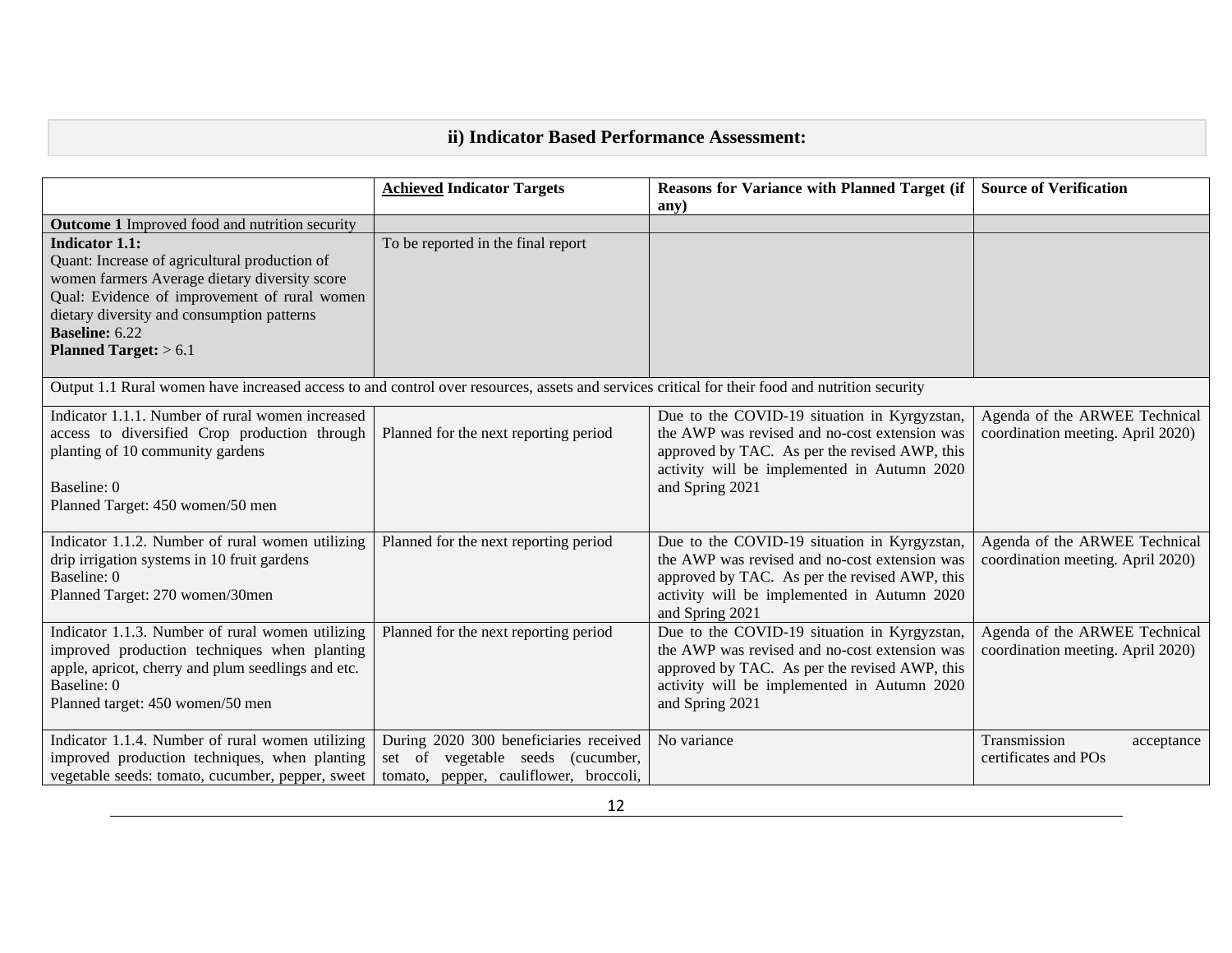| corn, carrot etc.<br>Baseline: 0<br>Planned target: 270 women and 30 men                                                                                                                                                                                                                           | carrot and cabbage) in Naryn oblast;<br>300 beneficiaries received 30 kgs of<br>Sweet corn seeds in South region (Suzak,<br>Nookat, Kara-Suu and Leilek rayons)<br>In total 600 beneficiaries provided with<br>the vegetable seeds. |                                                                                                                                                                                                                  |                                                                             |
|----------------------------------------------------------------------------------------------------------------------------------------------------------------------------------------------------------------------------------------------------------------------------------------------------|-------------------------------------------------------------------------------------------------------------------------------------------------------------------------------------------------------------------------------------|------------------------------------------------------------------------------------------------------------------------------------------------------------------------------------------------------------------|-----------------------------------------------------------------------------|
| Indicator 1.1.5. Number of rural women utilizing<br>mini-plastic greenhouses<br>Baseline: 0<br>Planned target: 270 women and 30 men                                                                                                                                                                | 300 beneficiaries received Mini-plastic<br>tunnel greenhouses in 12 pilot villages of<br>Naryn oblast;                                                                                                                              | No variance                                                                                                                                                                                                      | Transmission<br>acceptance<br>certificates and POs                          |
| Indicator 1.1.6. Number of rural<br>women<br>participated in trainings on basics of Organic<br>Agriculture and Integrated Pest management<br>Baseline: 0<br>Planned target: 270 women and 30 men                                                                                                   | Planned for the next reporting period                                                                                                                                                                                               | Due to the COVID-19 situation in Kyrgyzstan,<br>the AWP was revised and no-cost extension was<br>approved by TAC. As per the revised AWP, this<br>activity will be implemented in Autumn 2020<br>and Spring 2021 |                                                                             |
| Indicator 1.1.7. Number of rural women<br>participated in trainings on Soil management with<br>basics of Conservation Agriculture (1 session)<br>(for new SHG)<br>Baseline:<br>Planned target: 270 women and 30 men                                                                                | Planned for the next reporting period                                                                                                                                                                                               | Will be conducted in July 2020 by IP PF Chui-<br><b>Talas RAS</b>                                                                                                                                                | (Ongoing LOA with FAO and<br>$RAS$ )                                        |
| Indicator 1.1.8. Number of rural women received<br>services<br>technical<br>consultancy<br>and<br>the<br>(agronomical) support during the growing season<br>(field trips of trainers – agronomists, after each<br>training and consultation)<br>Baseline: 0<br>Planed target: 540 women and 60 men | 600 beneficiaries including members of<br>1 <sup>st</sup> cohort received consulting services by<br>agronomists. Technical support was<br>provided and will<br>be continued<br>throughout the season                                | No variance                                                                                                                                                                                                      | Interim Narrative and Financial<br>reports of Chui-Talas RAS (June<br>2020) |
| Output 1.2 Rural women have greater capacity to enhance and control local food security reserves and their production                                                                                                                                                                              |                                                                                                                                                                                                                                     |                                                                                                                                                                                                                  |                                                                             |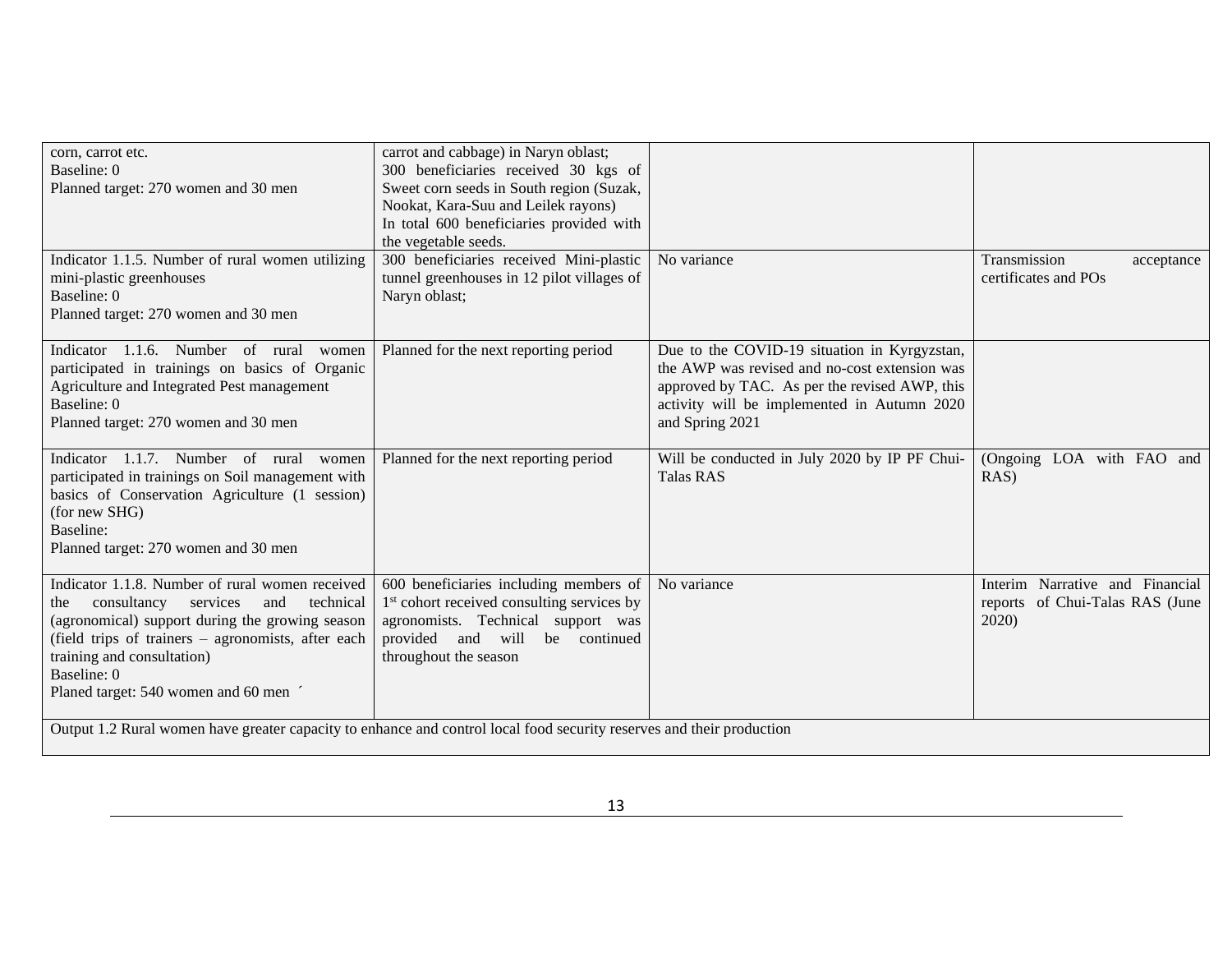| Indicator<br>1.2.1. Number of rural women<br>participated in trainings of farmers on fruit<br>production technologies<br>Baseline: 0<br>Planned Target: 270 women and 30 men                                 | Planned for the next reporting period                                                            | Due to the COVID-19 situation in Kyrgyzstan,<br>the AWP was revised and no-cost extension was<br>approved by TAC. As per the revised AWP, this<br>activity will be implemented in Autumn 2020<br>and Spring 2021 | Agenda of the ARWEE Technical<br>coordination meeting. April 2020)          |
|--------------------------------------------------------------------------------------------------------------------------------------------------------------------------------------------------------------|--------------------------------------------------------------------------------------------------|------------------------------------------------------------------------------------------------------------------------------------------------------------------------------------------------------------------|-----------------------------------------------------------------------------|
| 1.2.2.<br>Number of rural<br>Indicator<br>women<br>participated in trainings of farmers on berry<br>production technologies<br>Baseline: 0<br>Planned Target: 270 women and 30 men                           | Planned for the next reporting period                                                            | Due to the COVID-19 situation in Kyrgyzstan,<br>the AWP was revised and no-cost extension was<br>approved by TAC. As per the revised AWP, this<br>activity will be implemented in Autumn 2020<br>and Spring 2021 | Agenda of the ARWEE Technical<br>coordination meeting. April 2020)          |
| 1.2.3.<br>Indicator<br>Number of<br>rural<br>women<br>participated in trainings on vegetable production<br>and processing technologies (for new SHGs)<br>Baseline: 0<br>Planned target: 270 women and 30 men | 15 trainings were conducted in May-June<br>2020<br>with<br>participation of 300<br>beneficiaries | No variance                                                                                                                                                                                                      | Interim Narrative and Financial<br>reports of Chui-Talas RAS (June<br>2020) |
| 1.2.7.<br>Number<br>Indicator<br>of<br>rural<br>women<br>participated in trainings on fruit processing<br>technologies (for new SHGs)<br>Baseline: 0<br>Planned target: 270 women and 30 men                 | Trainings will be conducted in August<br>2020                                                    | No variance                                                                                                                                                                                                      | Service Provider's report                                                   |
| Outcome 2 Rural women have increased income to secure their livelihoods.                                                                                                                                     |                                                                                                  |                                                                                                                                                                                                                  |                                                                             |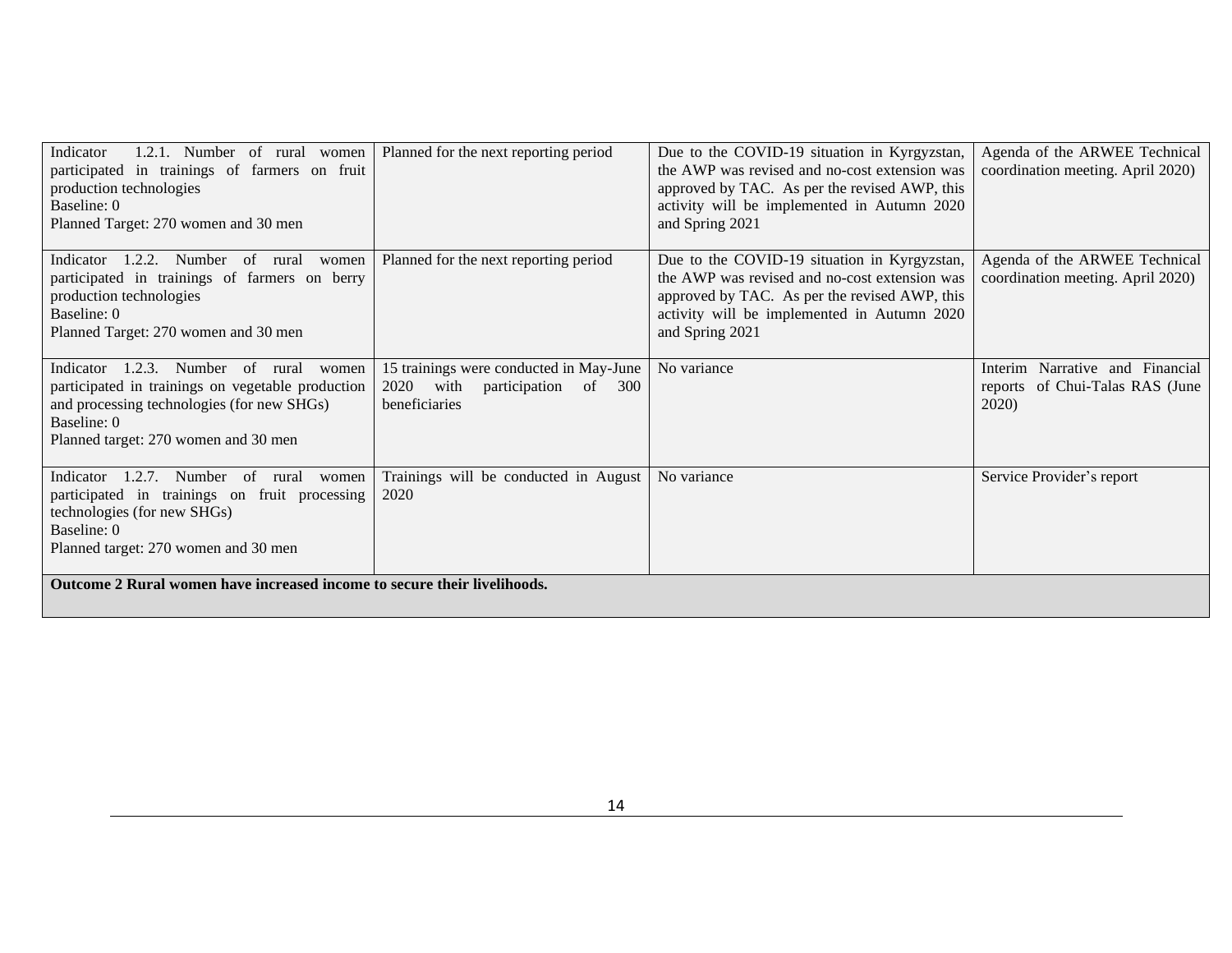| Indicator:2.1<br>Quant.: Income generated by rural women's<br>cooperatives from their sales to WFP and other<br>markets<br>Qual: Income generated by rural women's self-<br>help groups from their sales<br><b>Baseline: TBD</b><br><b>Planned Target: TBD</b>                                                                                          |                                                                                                                                                                                                                   | Women's cooperatives will be undergoing<br>organization and financial assessment in the<br>upcoming months. The indicator is still under<br>examination.<br>In post-Programme monitoring, in 2019, 73% of<br>households have reported that Programme<br>activities have enabled their households to<br>increase agriculture production, productivity and<br>diversity and 65% of households have reported<br>that Programme activities have enabled them to<br>increase incomes from agriculture. |                                                                                                                |
|---------------------------------------------------------------------------------------------------------------------------------------------------------------------------------------------------------------------------------------------------------------------------------------------------------------------------------------------------------|-------------------------------------------------------------------------------------------------------------------------------------------------------------------------------------------------------------------|---------------------------------------------------------------------------------------------------------------------------------------------------------------------------------------------------------------------------------------------------------------------------------------------------------------------------------------------------------------------------------------------------------------------------------------------------------------------------------------------------|----------------------------------------------------------------------------------------------------------------|
| Output 2.1 Rural women have enhanced entrepreneurship skills and value chains to access markets for their products                                                                                                                                                                                                                                      |                                                                                                                                                                                                                   |                                                                                                                                                                                                                                                                                                                                                                                                                                                                                                   |                                                                                                                |
| Indicator 2.1.1 a. Number of rural women who<br>underwent the business mentorship programme<br>Baseline: 700 beneficiaries (670 females and 30<br>males)<br>Planned Target: 350 rural women<br>Indicator 2.1.1b. Number of individual/group<br>businesses created<br>Baseline: 15<br>Planned Target: At least 15 individual/group<br>businesses created | Planned for the next reporting period<br>WFP and UN Women, responsible for<br>the business mentorship component, are<br>in the process of signing a contract<br>award with service-providers (WFP has<br>signed). |                                                                                                                                                                                                                                                                                                                                                                                                                                                                                                   | WFP's MDCA database in<br>List of participants.<br>Final report of the service<br>providers (WFP and UN Women) |
| Indicator 2.1.2. Number of recipients of food/cash<br>Baseline: 700 beneficiaries (670 women, 30 men)<br>Planned Target: 800 rural women                                                                                                                                                                                                                | WFP completed procurement of food<br>(fortified flour and oil) and dispatched to<br>the Ministry of Labour and Social<br>Development                                                                              |                                                                                                                                                                                                                                                                                                                                                                                                                                                                                                   | Report of the service provider                                                                                 |
|                                                                                                                                                                                                                                                                                                                                                         |                                                                                                                                                                                                                   | Outcome 3: Rural women have enhanced leadership and participation in their communities and in rural institutions, and in shaping laws, policies and programmes.                                                                                                                                                                                                                                                                                                                                   |                                                                                                                |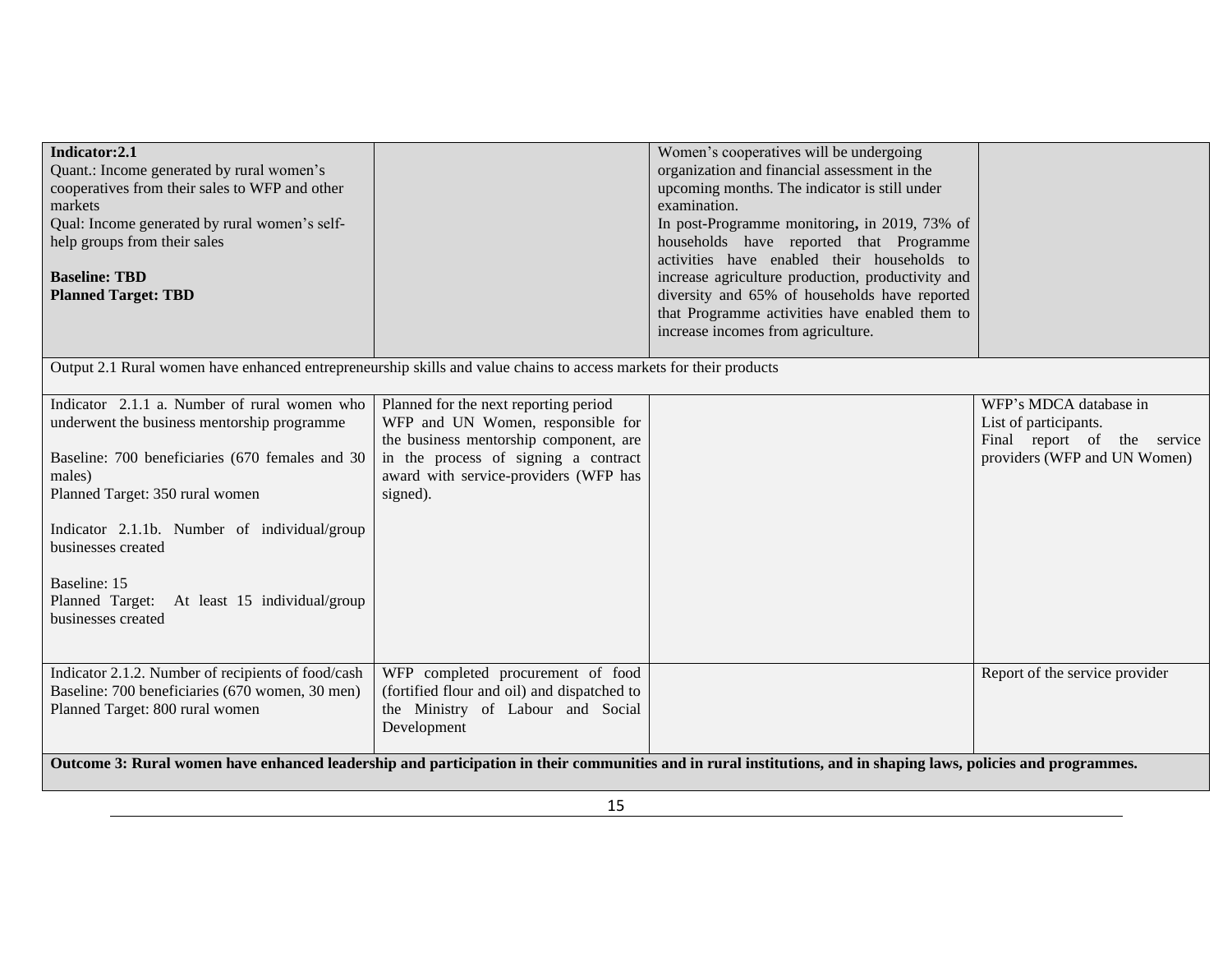| <b>Indicator:</b> Quant: Number of rural women<br>running for representatives in rural councils<br>Qual: Evidence of rural women's empowerment<br>in intrahousehold decision making<br><b>Baseline:</b> TBD based on new elections (due to<br>the COVID-19 was postponed, before planned in<br>April 2020)<br><b>Planned Target: 10</b> | Planned for the next reporting period                                                                                                        | COVID-19 Central Election<br>the<br>Due<br>to<br>Committee cancelled local elections in April and<br>hasn't announced the new dates yet.                                                                        | Women's<br>Leadership<br>Consultant's report<br>Central Election<br>Committee's<br>election results report |
|-----------------------------------------------------------------------------------------------------------------------------------------------------------------------------------------------------------------------------------------------------------------------------------------------------------------------------------------|----------------------------------------------------------------------------------------------------------------------------------------------|-----------------------------------------------------------------------------------------------------------------------------------------------------------------------------------------------------------------|------------------------------------------------------------------------------------------------------------|
| Output 3.1 Rural women, including young women have enhanced confidence and leadership skills to participate in local governance                                                                                                                                                                                                         |                                                                                                                                              |                                                                                                                                                                                                                 |                                                                                                            |
| Indicator 3.1.1. Number of women<br>candidates for elections in local councils                                                                                                                                                                                                                                                          | Planned for the next reporting period                                                                                                        | COVID-19<br>Election<br>Central<br>Due<br>the<br>to<br>Committee cancelled local elections in April<br>and hasn't announced the new dates yet.                                                                  | Women's Leadership Consultant's<br>report<br>Committee's<br>Central<br>Election                            |
| Baseline: 0<br>Planned Target: 10 rural women                                                                                                                                                                                                                                                                                           |                                                                                                                                              |                                                                                                                                                                                                                 | election results report                                                                                    |
| Indicator 3.1.2. Number of women participating<br>in decision-making process at the local-self-<br>government level                                                                                                                                                                                                                     |                                                                                                                                              |                                                                                                                                                                                                                 |                                                                                                            |
| Baseline: 80<br>Planned Target: 30 rural women                                                                                                                                                                                                                                                                                          |                                                                                                                                              |                                                                                                                                                                                                                 |                                                                                                            |
| Indicator 3.1.3. Number of community initiatives<br>supporting women candidates for local council<br>Baseline: 9<br>Planned Target: 10 community initiatives                                                                                                                                                                            | 14 initiatives for COVID responses were<br>organized and implemented.<br>have initiatives<br>Will<br>during<br>next<br>reporting period too. | Due to the COVID situation women-leaders who<br>going to participate in election next year initiated<br>with communities COVID response activities<br>and provide villagers with hygienic kits, sewed<br>masks. | Women's Leadership Consultant's<br>report                                                                  |
| Output 3.2: Rural women have greater organizational capacities to form, sustain and participate into POs, cooperatives and unions                                                                                                                                                                                                       |                                                                                                                                              |                                                                                                                                                                                                                 |                                                                                                            |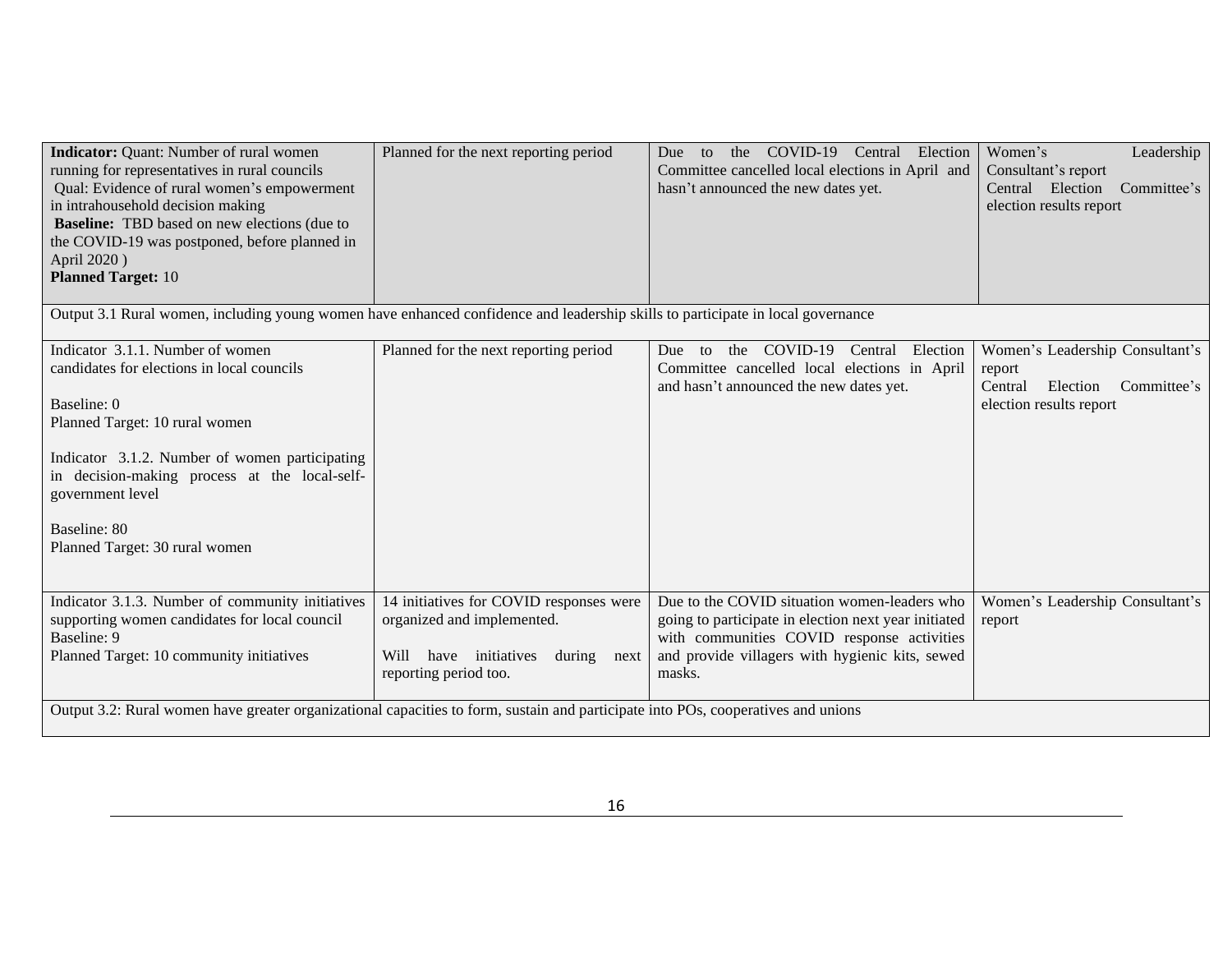| 3.2.1. Number of rural women<br>Indicator<br>mobilized in self-help groups for joint economic<br>activities.<br>Baseline: 700 (670 women, 30 men)<br>Planned Target: 270 women (and 30 men) | 294 women and 6 men mobilized into 54<br>self-help groups                                                                                                                                                                                                                             | Number of women more than planned and<br>difference is 24. Mobilization was conducted<br>during emergency time (COVID-19) and more<br>women than men were interested to participate<br>in the program. Also beneficiaries were<br>identified through social department of LSG.<br>And as vulnerable persons and receivers of<br>benefits were registered mostly women. | Social Mobilization Consultant's<br>and village activists' reports |
|---------------------------------------------------------------------------------------------------------------------------------------------------------------------------------------------|---------------------------------------------------------------------------------------------------------------------------------------------------------------------------------------------------------------------------------------------------------------------------------------|------------------------------------------------------------------------------------------------------------------------------------------------------------------------------------------------------------------------------------------------------------------------------------------------------------------------------------------------------------------------|--------------------------------------------------------------------|
| Indicator 3.2.2. Number of POs formally<br>registered and strengthened as cooperatives<br>Baseline:0<br>Planned targets: 2 Producer Organizations                                           | Reported in the next reporting period; in<br>progress                                                                                                                                                                                                                                 | No variance                                                                                                                                                                                                                                                                                                                                                            | Service provider's report                                          |
| Indicator 3.2.3. Number of POs that adopt an<br>internal gender-sensitive policy/strategy<br>Baseline: 0<br>Planned targets: 4 Producer Organizations                                       | Reported in the next reporting period; in<br>progress                                                                                                                                                                                                                                 | No variance                                                                                                                                                                                                                                                                                                                                                            | Service provider's report                                          |
| Indicator 3.2.2c. Number of SHGs that joined<br>formally<br>registered<br>PO <sub>s</sub><br>(cooperatives,<br>associations)<br>Baseline:0<br>Planned targets: 65 SHGs                      | 54 SHG in Naryn province joined to PU<br>"Bar El"<br>In Batken SHGs planning to establish<br>one new cooperative by the end of<br>October 2020<br>SHGs from Dzhalal-Abad and Osh going<br>to join to cooperatives and number of<br>SHGs will be defined by the end of<br>October 2020 | No variance                                                                                                                                                                                                                                                                                                                                                            | Service provider's report                                          |
|                                                                                                                                                                                             |                                                                                                                                                                                                                                                                                       | Output 3.3: Rural women, including young women, have increased capacity to engage in and influence relevant policy forums at national and regional levels                                                                                                                                                                                                              |                                                                    |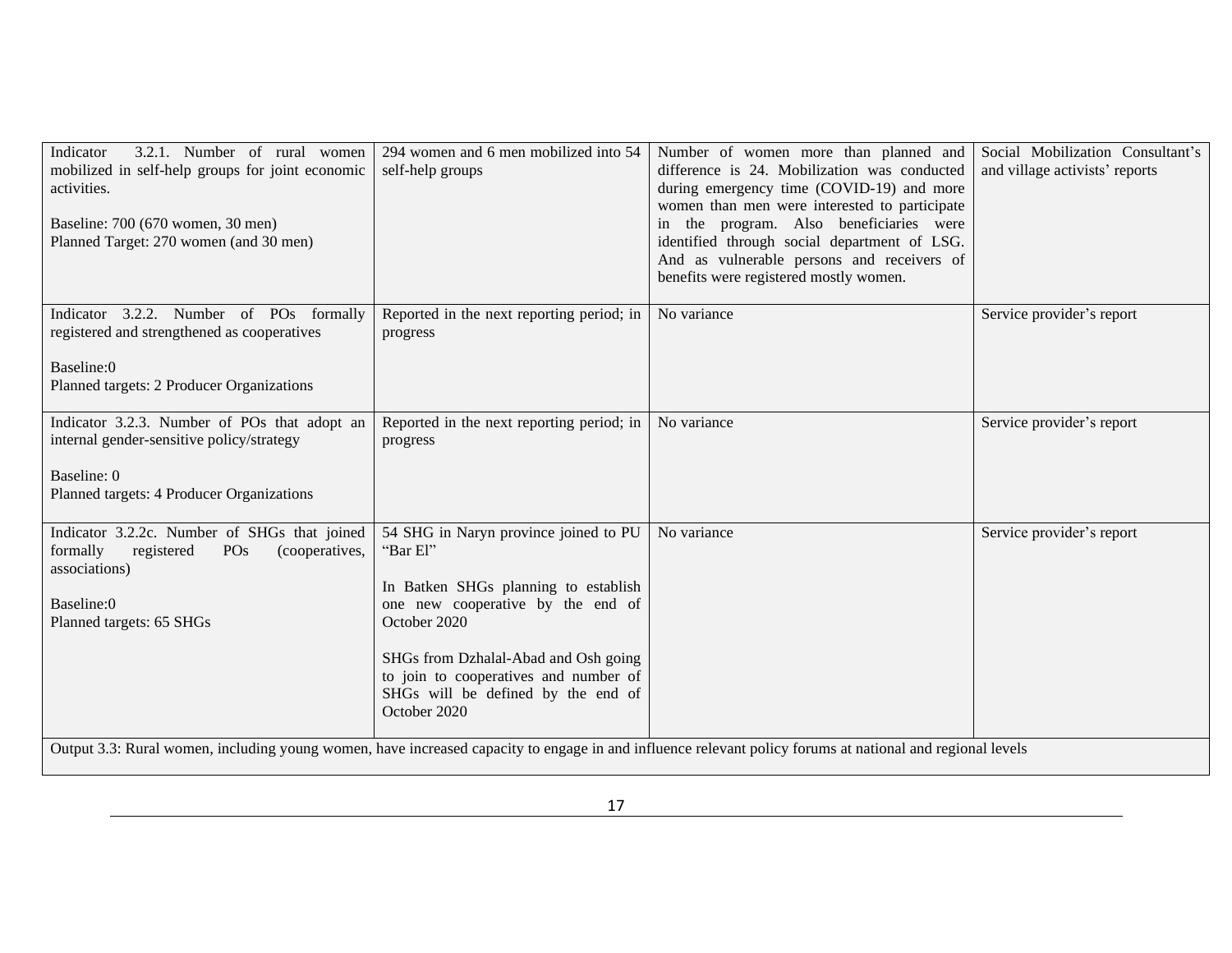| 3.3.1. Number of rural women<br>Indicator<br>participating in policy lobbying activities at local<br>and national levels<br>Baseline: 80 rural women<br>Planned Target: 80 rural women                                                                                                                                                                                                                  | Planned for the next reporting period                                                                                                  | No variance | Service provider's report |
|---------------------------------------------------------------------------------------------------------------------------------------------------------------------------------------------------------------------------------------------------------------------------------------------------------------------------------------------------------------------------------------------------------|----------------------------------------------------------------------------------------------------------------------------------------|-------------|---------------------------|
| Indicator 3.3.2. Number of rural women<br>participating in policy lobbying activities at local<br>and national levels<br>Baseline: 80 rural women<br>Planned Target: 50 rural women                                                                                                                                                                                                                     | The learning and advocacy events will<br>start in as part of National process on<br>GES development - September 2020.                  | No variance | Service provider's report |
| Output 3.4: Rural women, including young women have enhanced awareness on their rights in a more supportive community/local environment.                                                                                                                                                                                                                                                                |                                                                                                                                        |             |                           |
| Indicator $3.4.1$ . 1014 old GALS +900 new<br>GALS+1090 BALI beneficiaries learn how to use<br>GALS methodology for better livelihood planning<br>and business development<br>Baseline: 1,013 GALS beneficiaries together with<br>1,673 BALI GALS beneficiaries, plus 3,346<br>indirect beneficiaries = total $6,032$<br>Planned Target: 1914 GALS (women/men) +<br>1090 BALI (women/men) beneficiaries | The Terms of References for scope of<br>work was developed. Activities will be<br>conducted within the second half of the<br>year 2020 | No variance | Service provider's report |
| Outcome 4: A more gender responsive policy environment is secured for the economic empowerment of rural women                                                                                                                                                                                                                                                                                           |                                                                                                                                        |             |                           |
| <b>Indicator:</b><br>Qual.: Evidence that policies and strategies<br>include gender equality objectives and address the<br>barriers to women's economic advancement<br><b>Baseline: TBD</b><br><b>Planned Target: TBD</b>                                                                                                                                                                               | Planned for the next reporting period                                                                                                  | No variance | Service provider's report |
| 18                                                                                                                                                                                                                                                                                                                                                                                                      |                                                                                                                                        |             |                           |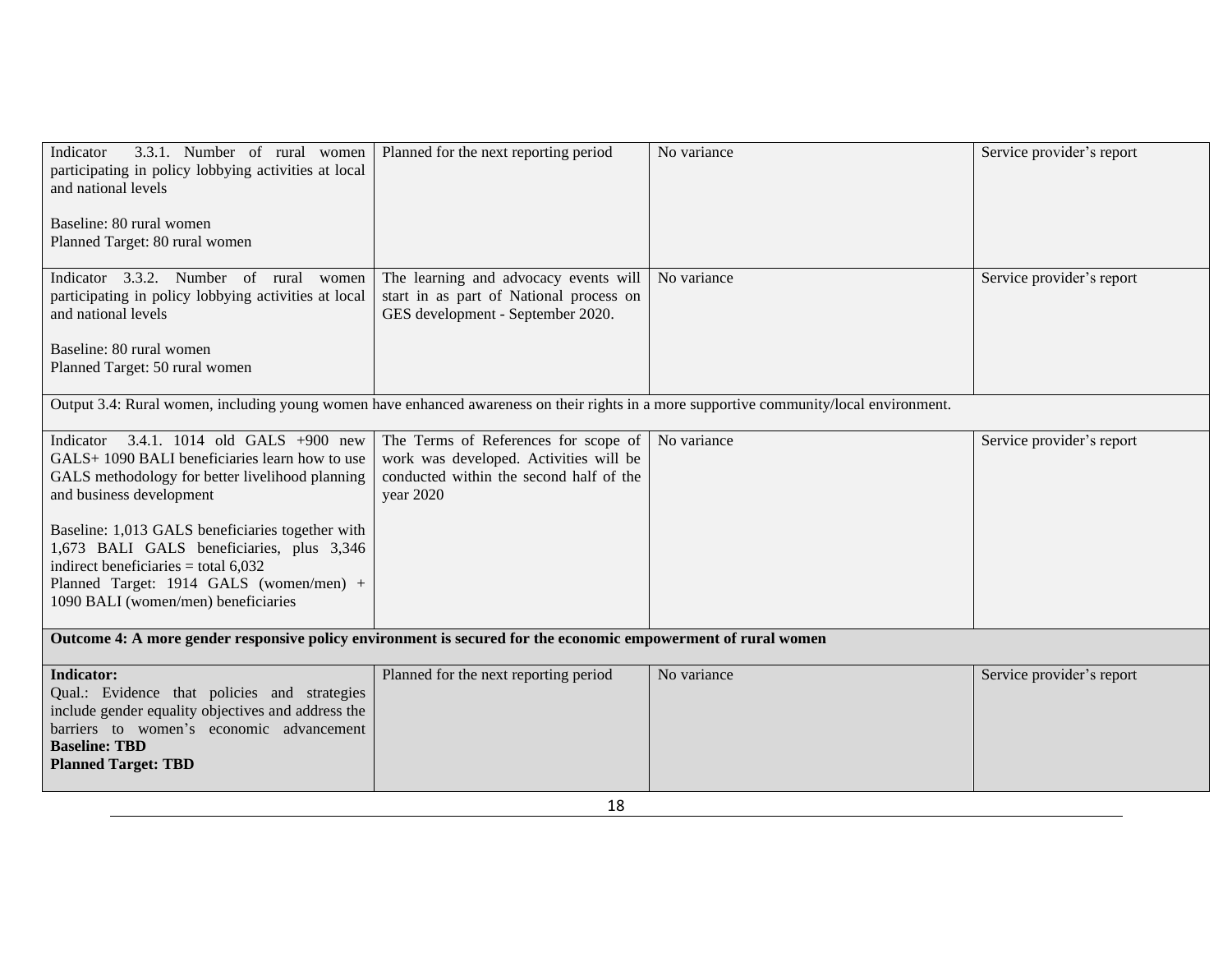Output 4.1: Policy makers and parliamentarians have enhanced capacities to effectively mainstream gender into land, food, agriculture, nutrition and rural employment policies, laws and budgets.

| Indicator 4.1.1. Number of learning and advocacy<br>events conducted<br>Baseline:<br>Planned Target: 10 learning and advocacy events                                                                                                                                     | The learning and advocacy events will<br>start in as part of National process on<br>GES development - September 2020.                                                                                                     | No variance | Service provider's report |
|--------------------------------------------------------------------------------------------------------------------------------------------------------------------------------------------------------------------------------------------------------------------------|---------------------------------------------------------------------------------------------------------------------------------------------------------------------------------------------------------------------------|-------------|---------------------------|
| Indicator 4.1.2. Number of policy makers who<br>participated in the learning and advocacy events<br>Baseline: 30<br>Planned Target: 80 women/30 men government<br>officials                                                                                              | The learning and advocacy events will<br>start in as part of National process on<br>GES development - September 2020.                                                                                                     | No variance | Service provider's report |
| Output 4.2: Greater availability of tools and data to track progress in the economic empowerment of rural women                                                                                                                                                          |                                                                                                                                                                                                                           |             |                           |
| Indicator 4.2.1. An in-depth assessment of GALS<br>and BALI results, providing a qualitative<br>understanding of the changes occurred in the<br>beneficiaries that would complement WEAI<br>findings<br>Baseline: not available<br>Planned Target: One study carried out | The assessment has been launched.                                                                                                                                                                                         | No variance | Service-provider's report |
| Output 4.3: An enabling environment is promoted to reflect rural women's priorities in regional policy processes.                                                                                                                                                        |                                                                                                                                                                                                                           |             |                           |
| Indicator 4.3.1. Number of studies/strategies<br>analysed where gender concerns are integrated<br>Baseline: 0<br>Planned Target: 10 studies/strategies analysed                                                                                                          | The call for proposals by qualified<br>organizations having gender analysis<br>/advocacy expertise, will be announced<br>at the end of August. The deliverables<br>will be received by the beginning of the<br>next year. | No variance | Service provider's report |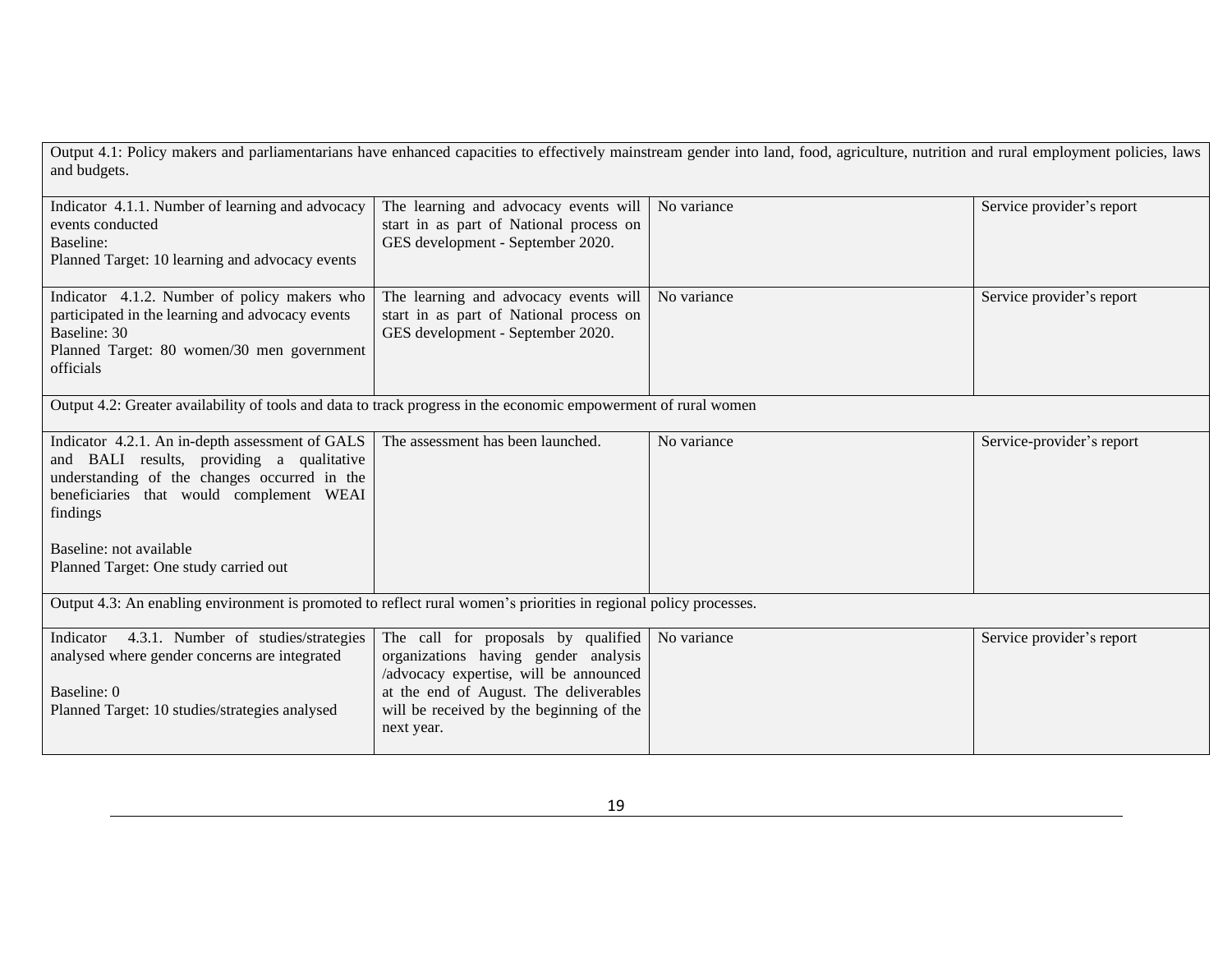| Indicator 4.3.2. Number of learning and advocacy<br>events conducted as part of the review and<br>development of GES (Gender Equality Strategy)<br>Baseline: 0<br>Planned Target: 5 learning and advocacy events                                         | The learning and advocacy and sessions<br>will start in as part of the national<br>process on GES<br>development<br>September 2020. | No variance                                                                                                               | Service provider's report |
|----------------------------------------------------------------------------------------------------------------------------------------------------------------------------------------------------------------------------------------------------------|-------------------------------------------------------------------------------------------------------------------------------------|---------------------------------------------------------------------------------------------------------------------------|---------------------------|
| Indicator 4.3.3. Number of policy makers who<br>participated in the learning and advocacy events<br>as part of the review and development of GES<br>(Gender Equality Strategy)<br>Baseline: 0<br>Planned Target: 40 women/20 men government<br>officials | Planned for the next reporting period                                                                                               | Due to the COVID-19 the process of GES<br>development was postponed to September 2020-<br>February 2021.                  | Service provider's report |
| Indicator 4.3.4. Number of learning and advocacy<br>events conducted based on the Adaptive<br>Leadership approach<br>Baseline: 0<br>Planned Target: 4 events                                                                                             | Planned for the next reporting period                                                                                               | Due to the crisis, the training on Adaptive<br>leadership<br>approach<br>was<br>postponed to<br>September – October 2020. | Service provider's report |
| Indicator 4.3.5. Number of policy makers who<br>participated in the learning and advocacy events<br>on Adaptive Leadership approach<br>Baseline: 0<br>Planned Target: 20 policy makers                                                                   | Planned for the next reporting period                                                                                               | Due to the crisis, the training on Adaptive<br>approach was<br>leadership<br>postponed to<br>September – October 2020.    | Service provider's report |
| <b>Indicator 4.3.6. Number of National Consultations</b><br>among JPRWEE National Stakeholders to<br>identify achievements and lessons learnt<br>Baseline: 0<br>Planned Target: 1 National Consultation, at least                                        | Planned for the next reporting period                                                                                               | Postponed to 2021                                                                                                         | Service provider's report |